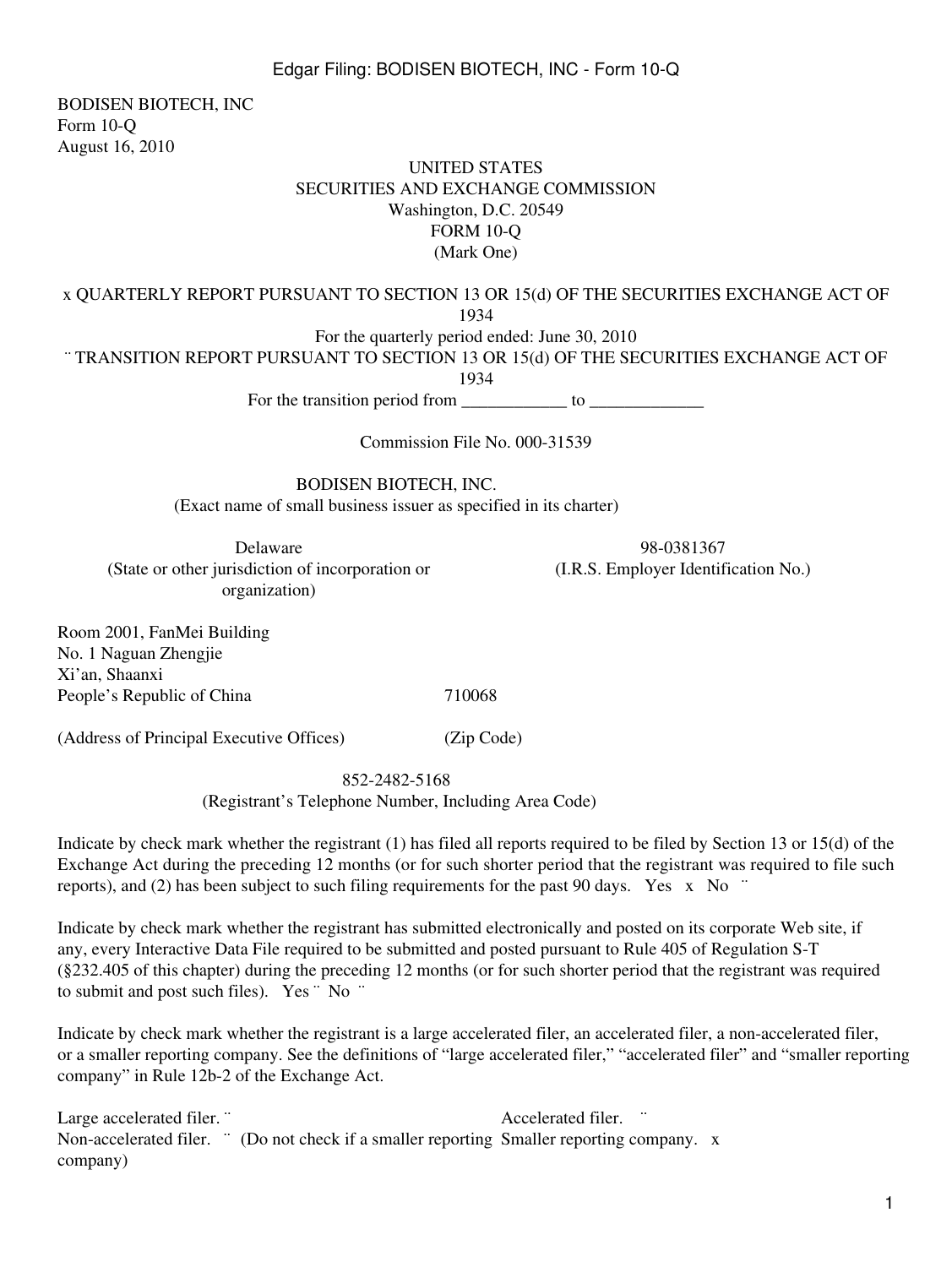Indicate by check mark whether the registrant is a shell company (as defined in Rule 12b-2 of the Exchange Act). Yes " No x

### APPLICABLE ONLY TO ISSUERS INVOLVED IN BANKRUPTCY PROCEEDINGS DURING THE PRECEDING FIVE YEARS:

Indicate by check mark whether the registrant has filed all documents and reports required to be filed by Sections 12, 13 or 15(d) of the Securities Exchange Act of 1934 subsequent to the distribution of securities under a plan confirmed by a court. "Yes "No

#### APPLICABLE ONLY TO CORPORATE ISSUERS:

Indicate the number of shares outstanding of each of the issuer's classes of common stock, as of the latest practicable date. The number of shares outstanding of each of the issuer's classes of common stock as of August 12, 2010: 18,710,250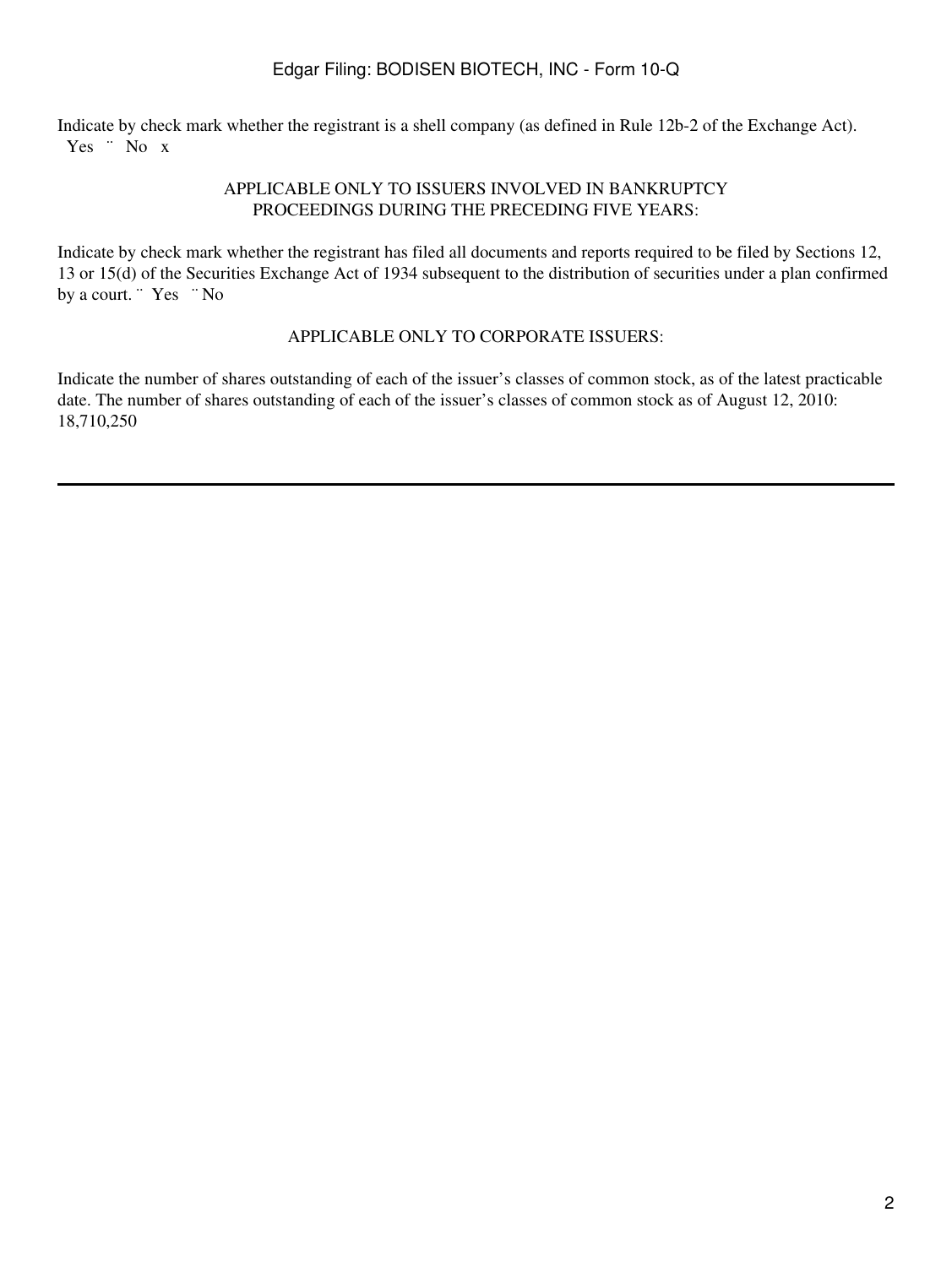# TABLE OF CONTENTS

|                   |                                                                 | Page |
|-------------------|-----------------------------------------------------------------|------|
|                   | <b>PART I</b>                                                   |      |
| Item 1.           | <b>Financial Statements</b>                                     | 2    |
| Item 2.           | Management's Discussion and Analysis of Financial Condition and | 14   |
|                   | <b>Results of Operation</b>                                     |      |
| Item 3.           | Quantitative and Qualitative Disclosures About Market Risk      | 18   |
| Item 4            | <b>Controls and Procedures</b>                                  | 18   |
|                   | PART II                                                         |      |
| Item 1.           | <b>Legal Proceedings</b>                                        | 21   |
| Item 1A.          | <b>Risk Factors</b>                                             | 21   |
| Item 2.           | Unregistered Sales of Equity Securities and Use of Proceeds     | 21   |
| Item 3.           | <b>Defaults Upon Senior Securities</b>                          | 21   |
| Item 4.           | (Removed and Reserved)                                          | 21   |
| Item 5.           | Other Information                                               | 21   |
| Item $6.$         | <b>Exhibits</b>                                                 | 21   |
| <b>SIGNATURES</b> |                                                                 | 22   |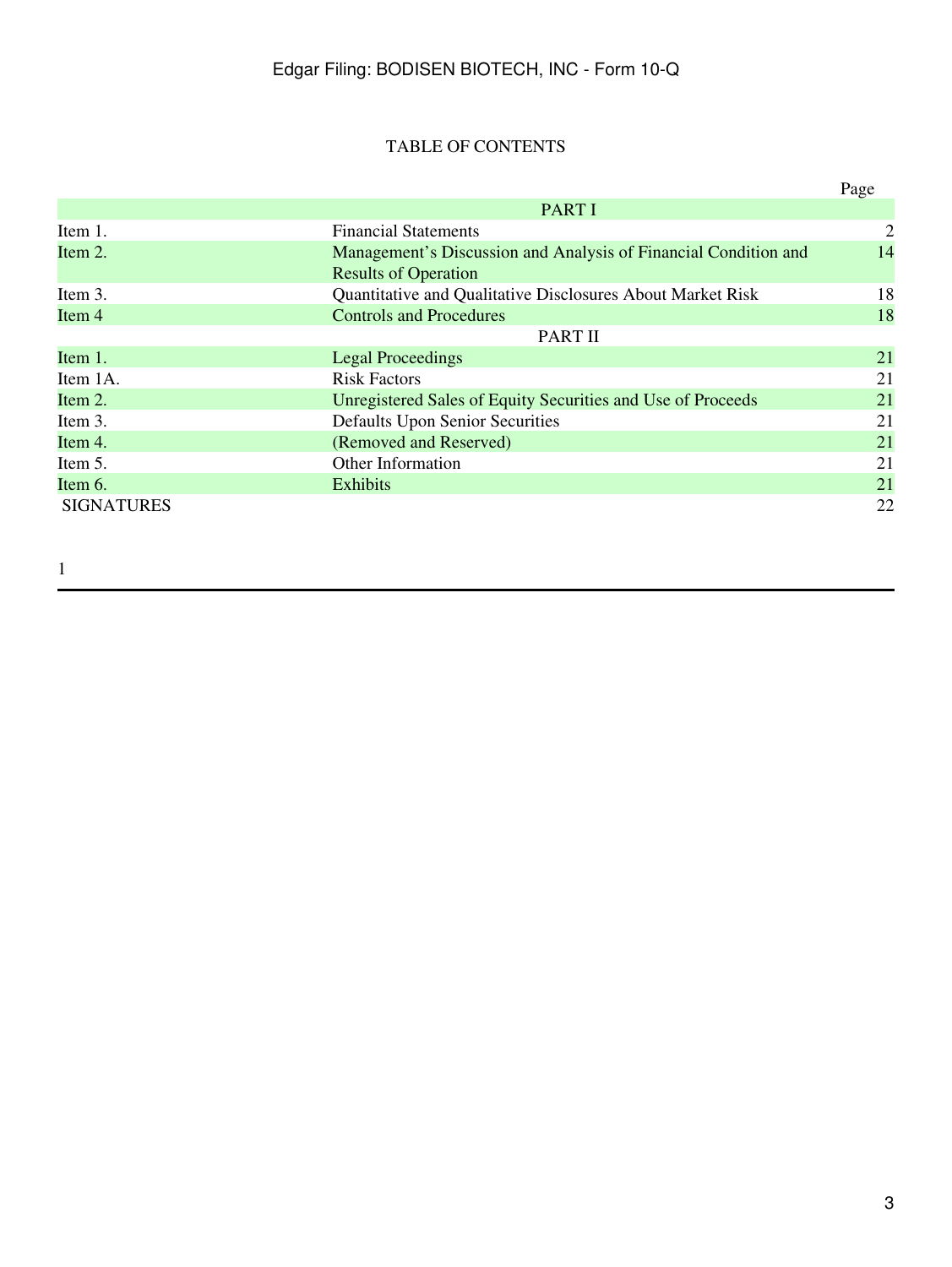### PART I – FINANCIAL INFORMATION

# BODISEN BIOTECH, INC. AND SUBSIDIARIES

# CONSOLIDATED BALANCE SHEETS

|                                                                                     | June 30,<br>2010<br>(unaudited) | December 31,<br>2009         |
|-------------------------------------------------------------------------------------|---------------------------------|------------------------------|
| <b>ASSETS</b>                                                                       |                                 |                              |
|                                                                                     |                                 |                              |
| <b>CURRENT ASSETS:</b>                                                              |                                 |                              |
| Cash & cash equivalents                                                             | $\mathbb{S}$<br>4,869,341       | $\mathbb{S}$<br>4,824,135    |
| Accounts receivable and other receivable, net of allowance for doubtful accounts of |                                 |                              |
| \$3,296,095 and \$2,751,613                                                         | 3,836,753                       | 1,791,042                    |
| Other receivables                                                                   | 38,978                          | 26,298                       |
| Inventory, net                                                                      | 2,500,048                       | 991,140                      |
| Advances to suppliers                                                               | 1,058,441                       | 541,754                      |
| Prepaid expense and other current assets                                            | 746,426                         | 966,942                      |
|                                                                                     |                                 |                              |
| <b>Total current assets</b>                                                         | 13,049,987                      | 9,141,311                    |
|                                                                                     |                                 |                              |
| PROPERTY AND EQUIPMENT, net                                                         | 11,495,948                      | 11,837,406                   |
|                                                                                     |                                 |                              |
| <b>CONSTRUCTION IN PROGRESS</b>                                                     | 10,465,269                      | 10,422,641                   |
|                                                                                     |                                 |                              |
| MARKETABLE SECURITY, AVAILABLE-FOR-SALE                                             | 9,285,514                       | 8,175,290                    |
|                                                                                     |                                 |                              |
| <b>INTANGIBLE ASSETS, net</b>                                                       | 4,783,824                       | 4,873,904                    |
|                                                                                     |                                 |                              |
| <b>TOTAL ASSETS</b>                                                                 | \$49,080,542                    | 44,450,552<br>$\mathbb{S}^-$ |
|                                                                                     |                                 |                              |
| LIABILITIES AND STOCKHOLDERS' EQUITY                                                |                                 |                              |
| <b>CURRENT LIABILITIES:</b>                                                         |                                 |                              |
| Accounts payable                                                                    | \$2,545,145                     | \$<br>71,504                 |
| <b>Accrued expenses</b>                                                             | 195,042                         | 161,673                      |
|                                                                                     |                                 |                              |
| <b>Total current liabilities</b>                                                    | 2,740,187                       | 233,177                      |
|                                                                                     |                                 |                              |
|                                                                                     | 1,473,000                       |                              |
| Long-term note payable                                                              |                                 |                              |
|                                                                                     |                                 |                              |
| <b>TOTAL LIABILITIES</b>                                                            | 4,213,187                       | 233,177                      |
|                                                                                     |                                 |                              |
| <b>STOCKHOLDERS' EQUITY:</b>                                                        |                                 |                              |
| Preferred stock, \$0.0001 per share; authorized 5,000,000 shares; nil issued and    |                                 |                              |
| outstanding                                                                         |                                 |                              |
| Common stock, \$0.0001 per share; authorized 30,000,000 shares; issued and          |                                 |                              |
| outstanding 18,710,250 and 18,710,250                                               | 1,871                           | 1,871                        |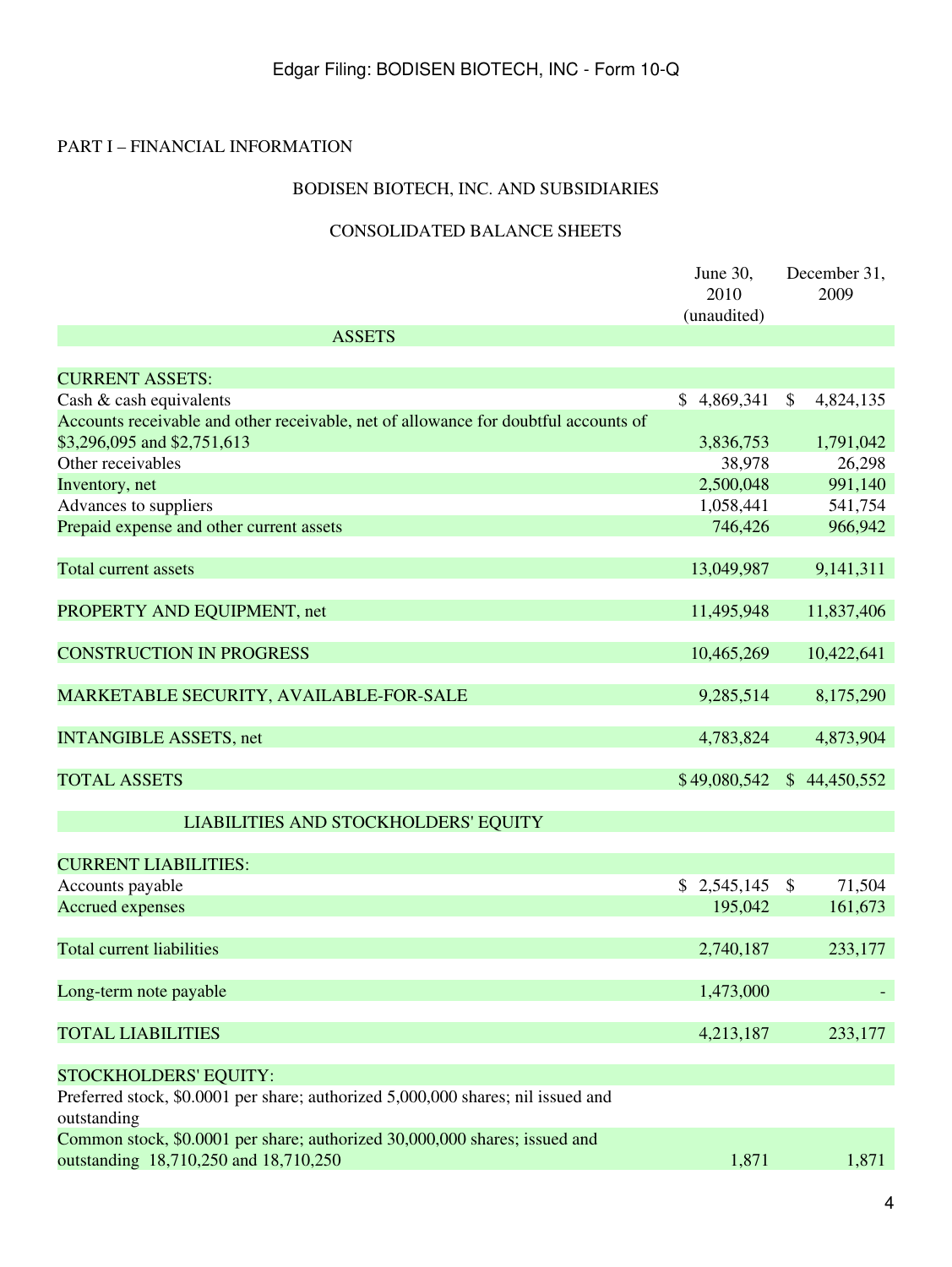| Additional paid-in capital                 | 33,945,822                 | 33,945,822  |
|--------------------------------------------|----------------------------|-------------|
| Other comprehensive income                 | 14,751,649                 | 13,473,307  |
| Statutory reserve                          | 4,314,488                  | 4,314,488   |
| <b>Retained Earnings</b>                   | (8,146,475)                | (7,518,113) |
| Total stockholders' equity                 | 44,867,355                 | 44,217,375  |
|                                            |                            |             |
| TOTAL LIABILITIES AND STOCKHOLDERS' EQUITY | $$49,080,542 \$44,450,552$ |             |

The accompanying notes are an integral part of these consolidated financial statements.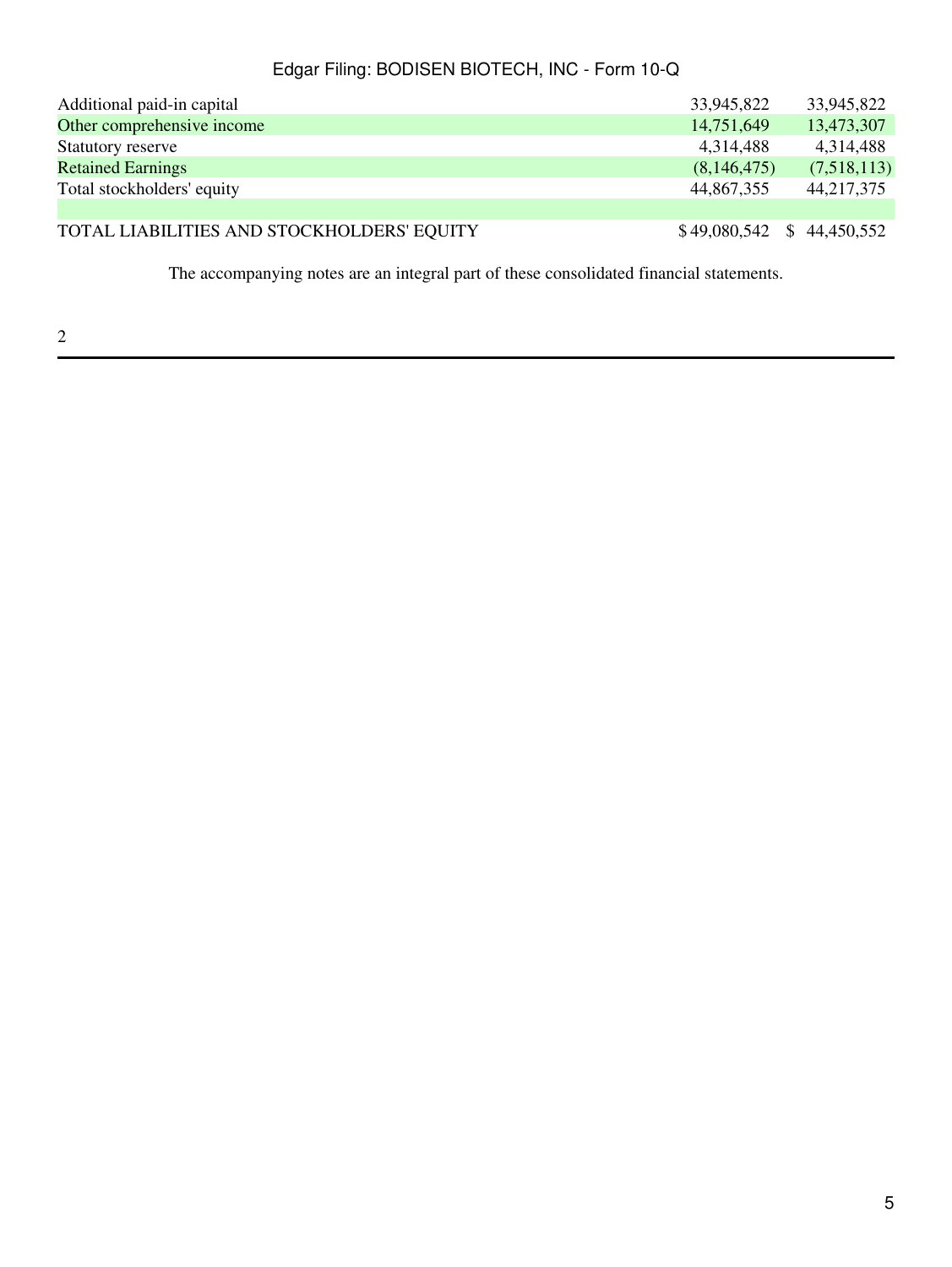# BODISEN BIOTECH, INC. AND SUBSIDIARIES

# CONSOLIDATED STATEMENTS OF OPERATIONS AND OTHER COMPREHENSIVE INCOME (LOSS)

|                                                 |                  | Three Months Ended June 30,        | Six Months Ended June 30,                |             |
|-------------------------------------------------|------------------|------------------------------------|------------------------------------------|-------------|
|                                                 | 2010             | 2009                               | 2010                                     | 2009        |
|                                                 | (unaudited)      | (unaudited)                        | (unaudited)                              | (unaudited) |
| Net revenue                                     | 2,902,929<br>\$. | 1,070,493<br>$\mathcal{S}$         | \$3,934,238                              | \$2,605,528 |
| Cost of revenue                                 | 1,854,716        | 893,431                            | 2,664,599                                | 2,216,715   |
| Gross profit                                    | 1,048,213        | 177,062                            | 1,269,639                                | 388,813     |
| <b>Operating expenses</b>                       |                  |                                    |                                          |             |
| Selling expenses                                | 204,772          | 14,872                             | 346,186                                  | 27,118      |
| General and administrative expenses             | 1,097,655        | (1,010,898)                        | 1,518,737                                | (858, 416)  |
| Writedown of assets                             |                  | 92,340                             |                                          | 104,254     |
| <b>Total operating expenses</b>                 | 1,302,427        | (903, 686)                         | 1,864,923                                | (727, 044)  |
| Loss from operations                            | (254, 214)       | 1,080,748                          | (595, 284)                               | 1,115,857   |
| Non-operating income (expense):                 |                  |                                    |                                          |             |
| Other income (expense)                          | (19,227)         | (484,081)                          | (19, 841)                                | (1,284)     |
| Interest income                                 | 4,718            | 122                                | 7,886                                    | 314         |
| Interest expense                                | (20, 463)        | (73)                               | (21, 123)                                | (148)       |
| Loss on the sale of investment                  |                  | (81, 363)                          |                                          | (211,610)   |
| Equity income in investment                     |                  | 147,259                            |                                          | 306,902     |
| Total non-operating income (expense)            | (34, 972)        | (418, 136)                         | (33,078)                                 | 94,174      |
| Income (loss) before provision for income taxes | (289, 186)       | 662,612                            | (628, 362)                               | 1,210,031   |
| Provision (benefit) for income taxes            |                  |                                    |                                          |             |
| Net income (loss)                               | (289, 186)       | 662,612                            | (628, 362)                               | 1,210,031   |
| Other comprehensive income                      |                  |                                    |                                          |             |
| Foreign currency translation gain               | 168,197          | (558)                              | 168,118                                  | (54,908)    |
| Unrealized gain on marketable equity security   | 2,240,634        | 5,613,449                          | 1,110,224                                | 4,891,130   |
| Comprehensive income (loss)                     | \$<br>2,119,645  | 6,275,503<br>$\mathcal{S}$         | $\mathcal{S}$<br>649,980                 | \$6,046,253 |
| Weighted average shares outstanding :           |                  |                                    |                                          |             |
| <b>Basic</b>                                    | 18,710,250       | 18,710,250                         | 18,710,250                               | 18,710,250  |
| <b>Diluted</b>                                  | 18,710,250       | 18,710,250                         | 18,710,250                               | 18,710,250  |
| Earnings per share:                             |                  |                                    |                                          |             |
| <b>Basic</b>                                    | \$<br>(0.02)     | 0.04<br>$\boldsymbol{\mathsf{\$}}$ | $\boldsymbol{\mathsf{S}}$<br>$(0.03)$ \$ | 0.06        |
| <b>Diluted</b>                                  | $\mathbb{S}$     | $(0.02)$ \$<br>$0.04$ \$           | $(0.03)$ \$                              | 0.06        |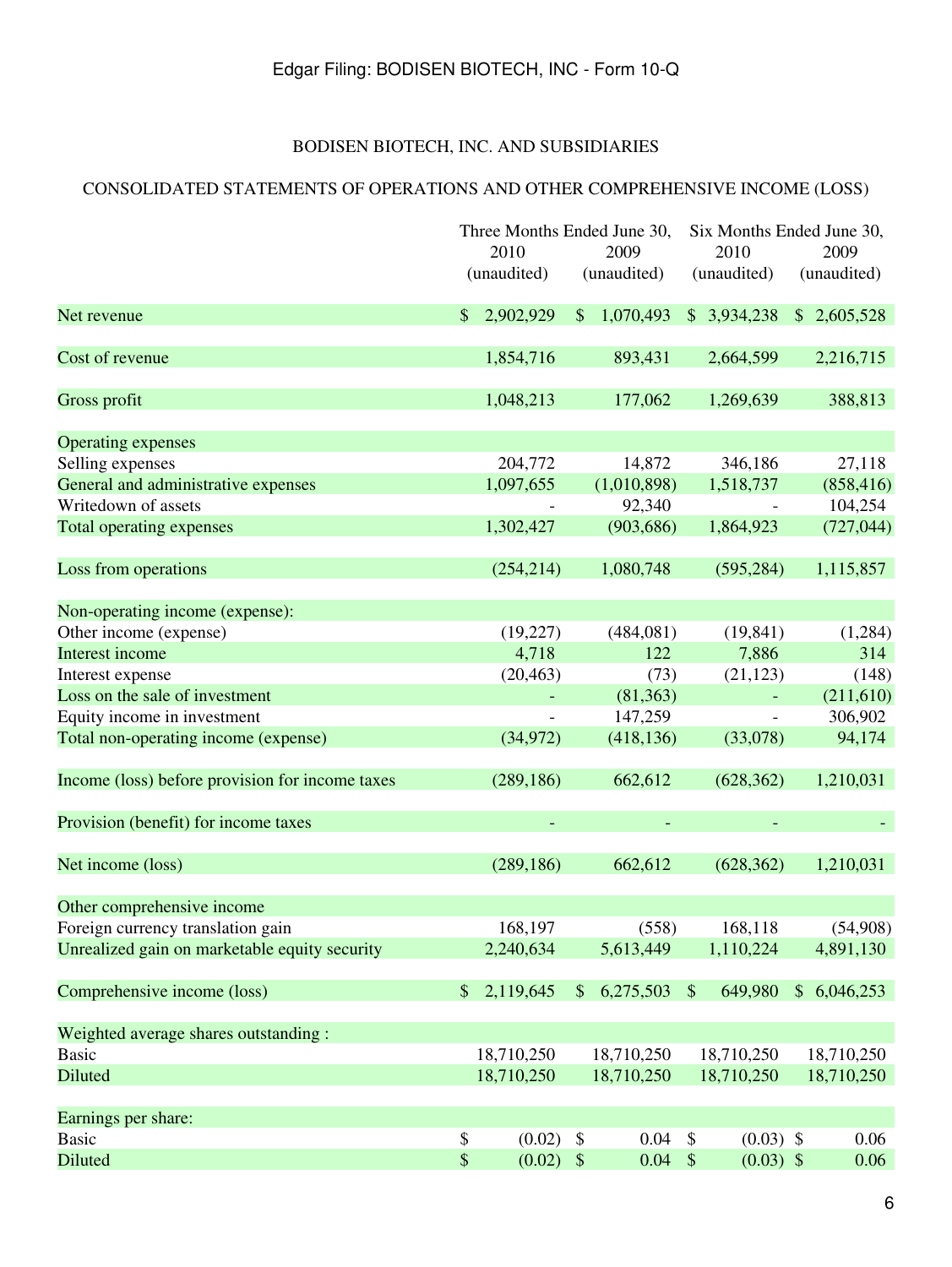The accompanying notes are an integral part of these consolidated financial statements.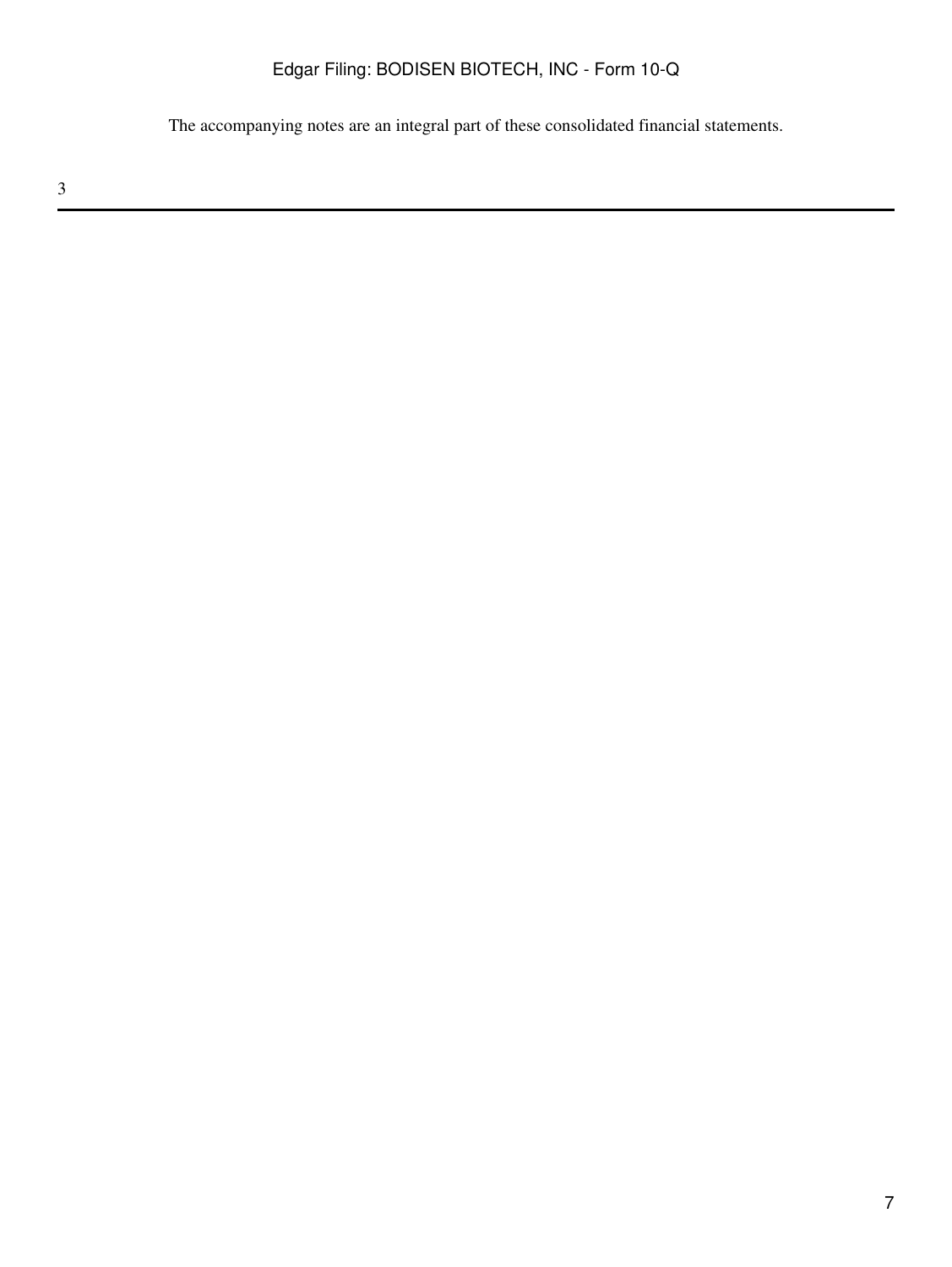# BODISEN BIOTECH, INC. AND SUBSIDIARIES

# CONSOLIDATED STATEMENTS OF CASH FLOWS

|                                                                                      | Six Months Ended June 30, |                                     |
|--------------------------------------------------------------------------------------|---------------------------|-------------------------------------|
|                                                                                      | 2010                      | 2009                                |
|                                                                                      | (unaudited)               | (unaudited)                         |
| <b>CASH FLOWS FROM OPERATING ACTIVITIES:</b>                                         |                           |                                     |
| Net income (loss)                                                                    | \$                        | $(628,362)$ \$ 1,210,031            |
| Adjustments to reconcile net income (loss) to net cash used in operating activities: |                           |                                     |
| Depreciation and amortization                                                        | 501,084                   | 296,110                             |
| Loss on disposal of fixed asset                                                      |                           | 104,254                             |
| Loss on the sale of investment                                                       | $\overline{\phantom{a}}$  | 211,610                             |
| Allowance (recovery) of bad debts                                                    | 531,020                   | (1,372,251)                         |
| Equity income in investment                                                          |                           | (306,902)                           |
| (Increase) / decrease in assets:                                                     |                           |                                     |
| Accounts receivable                                                                  | (2,560,964)               | (1,157,526)                         |
| Other receivables                                                                    | (12,520)                  | (32,201)                            |
| Inventory                                                                            | (1,498,623)               | 1,097,828                           |
| Advances to suppliers                                                                | (512, 340)                | (399, 168)                          |
| Prepaid expense                                                                      | 223,541                   | 62,424                              |
| Increase / (decrease) in current liabilities:                                        |                           |                                     |
| Accounts payable                                                                     | 2,463,148                 | (415,572)                           |
| <b>Accrued expenses</b>                                                              | 32,615                    | (20, 399)                           |
|                                                                                      |                           |                                     |
| Net cash used in operating activities                                                | (1,461,401)               | (721, 762)                          |
| <b>CASH FLOWS FROM INVESTING ACTIVITIES</b>                                          |                           |                                     |
| Acquisition of property and equipment                                                | (3,268)                   |                                     |
| Additions to construction in progress                                                |                           | (15,285)                            |
| Proceeds from sale of investment                                                     |                           | 735,656                             |
|                                                                                      |                           |                                     |
| Net cash provided by (used in) investing activities                                  | (3,268)                   | 720,371                             |
| CASH FLOWS FROM FINANCING ACTIVITIES                                                 |                           |                                     |
|                                                                                      |                           |                                     |
| Proceeds from issuance of long-term debt                                             | 1,466,900                 |                                     |
| Net cash provided by (used in) investing activities                                  | 1,466,900                 |                                     |
| Effect of exchange rate changes on cash and cash equivalents                         | 42,975                    | (5,213)                             |
| NET INCREASE IN CASH & CASH EQUIVALENTS                                              | 45,206                    | (6,604)                             |
| CASH & CASH EQUIVALENTS, BEGINNING OF PERIOD                                         | 4,824,135                 | 90,716                              |
| CASH & CASH EQUIVALENTS, END OF PERIOD                                               | \$4,869,341               | 84,112<br>$\boldsymbol{\mathsf{S}}$ |
| SUPPLEMENTAL DISCLOSURE OF CASH FLOW INFORMATION:                                    |                           |                                     |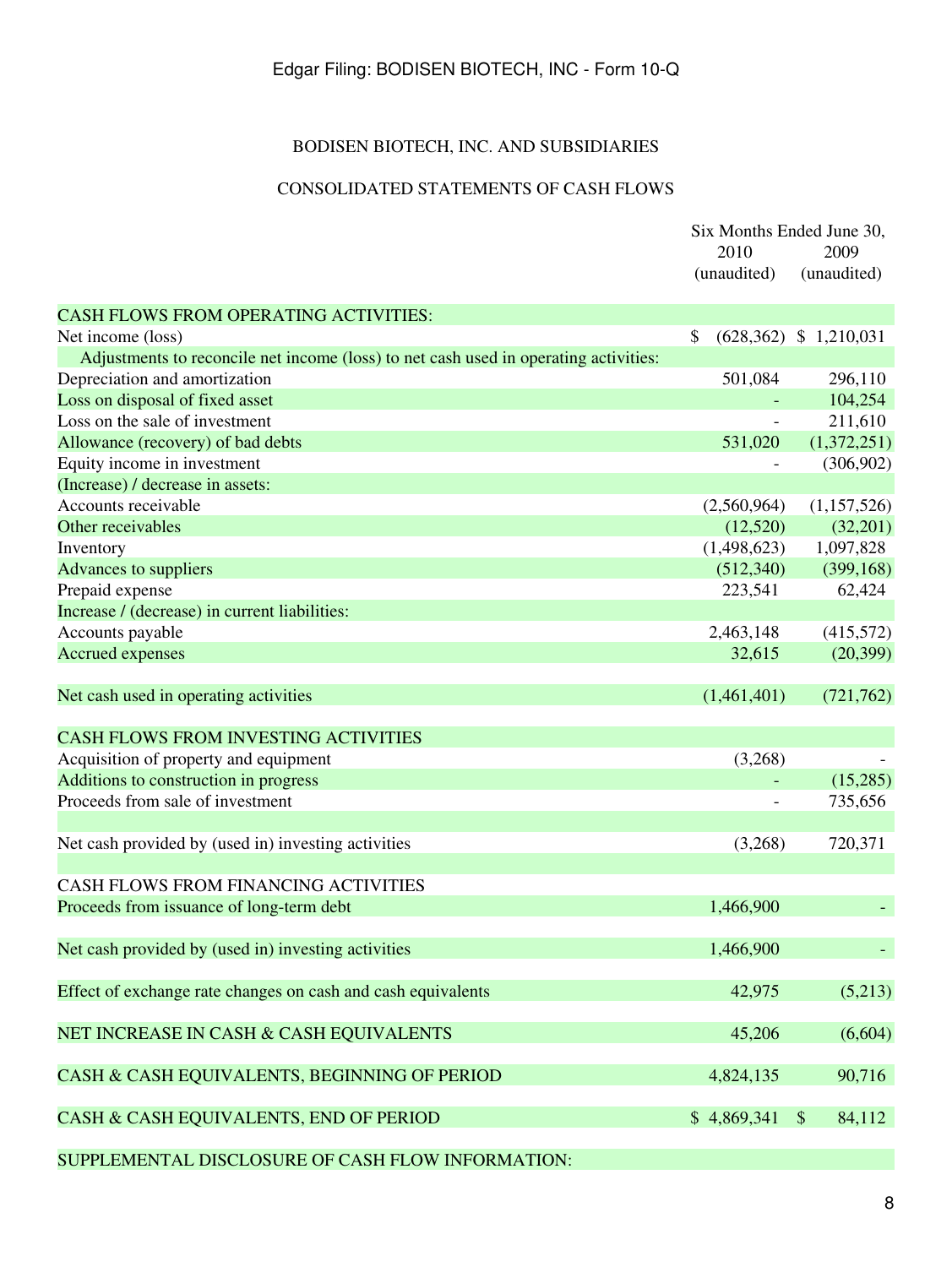| Interest paid                                                 | - \$             |  |
|---------------------------------------------------------------|------------------|--|
| Income taxes paid                                             | $-$ \$           |  |
|                                                               |                  |  |
| SUPPLEMENTAL NON-CASH INVESTING AND FINANCING ACTIVITIES:     |                  |  |
| Transfer of construction in process to property and equipment | $-$ \$ 7,143,372 |  |
| Exchange of investment for inventory                          | $-$ \$ 378,789   |  |

The accompanying notes are an integral part of these consolidated financial statements.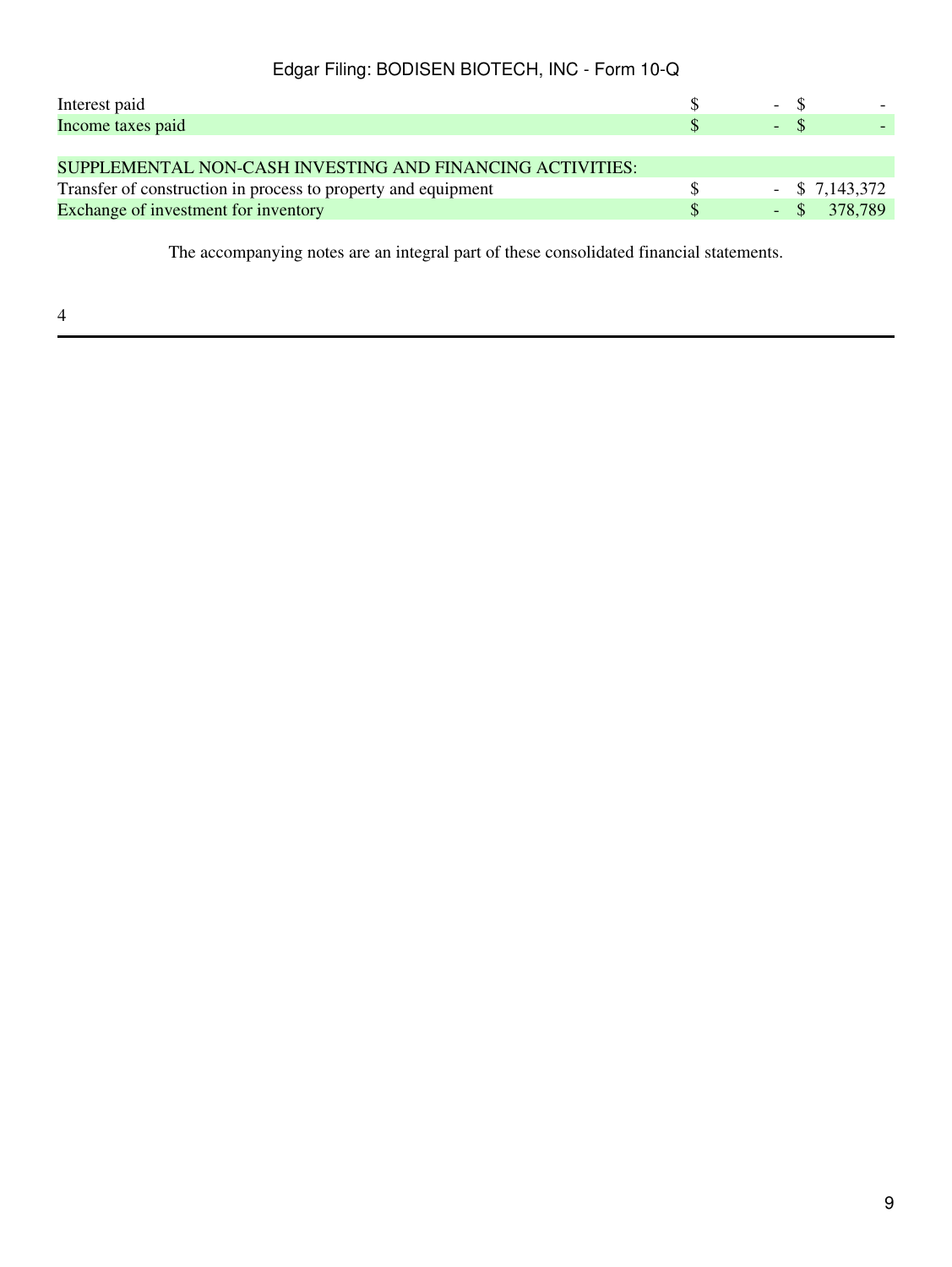#### BODISEN BIOTECH, INC. AND SUBSIDIARIES NOTES TO CONSOLIDATED FINANCIAL STATEMENTS FOR THE SIX MONTHS ENDED JUNE 30, 2010 AND 2009 (UNAUDITED)

#### Note 1 - Organization and Basis of Presentation

The unaudited consolidated financial statements have been prepared by Bodisen Biotech, Inc., a Delaware corporation (the "Company" or "Bodisen"), pursuant to the rules and regulations of the Securities Exchange Commission ("SEC"). The information furnished herein reflects all adjustments (consisting of normal recurring accruals and adjustments) which are, in the opinion of management, necessary to fairly present the operating results for the respective periods. Certain information and footnote disclosures normally present in annual consolidated financial statements prepared in accordance with accounting principles generally accepted in the United States of America have been omitted pursuant to such rules and regulations. These consolidated financial statements should be read in conjunction with the audited consolidated financial statements and footnotes included in the Company's Annual Report on Form 10-K. The results for the six months ended June 30, 2010 are not necessarily indicative of the results to be expected for the full year ending December 31, 2010.

#### Organization and Line of Business

The accompanying consolidated financial statements include the accounts of Bodisen Biotech, Inc., its 100% wholly-owned subsidiaries Bodisen Holdings, Inc. (BHI), Yang Ling Bodisen Agricultural Technology Co., Ltd (Agricultural), which was incorporated in March 2005, and Sinkiang Bodisen Agriculture Material Co., Ltd. (Material), which was incorporated in June 2006, as well as the accounts of Agricultural's 100% wholly- owned subsidiary Yang Ling Bodisen Biology Science and Technology Development Company Limited (BBST). The Company is engaged in developing, manufacturing and selling organic fertilizers, liquid fertilizers, pesticides and insecticides in the People's Republic of China and produce numerous proprietary product lines, from pesticides to crop-specific fertilizers. The Company markets and sells its products to distributors throughout the People's Republic of China, and these distributors, in turn, sell the products to farmers.

#### Basis of Presentation

The accompanying consolidated financial statements have been prepared in conformity with accounting principles generally accepted in the United States of America. All significant intercompany transactions and balances have been eliminated. The Company's functional currency is the Chinese Yuan Renminbi ("RMB"); however the accompanying consolidated financial statements have been translated and presented in United States Dollars (\$ or "USD").

#### Principles of Consolidation

The accompanying consolidated financial statements include the accounts of Bodisen Biotech, Inc., and its subsidiaries. All significant inter-company accounts and transactions have been eliminated in consolidation.

Note 2 – Summary of Significant Accounting Policies

#### Reclassifications

Certain amounts in the 2009 consolidated financial statements have been reclassified to conform with the 2010 presentation with no effect to previously reported net income (loss).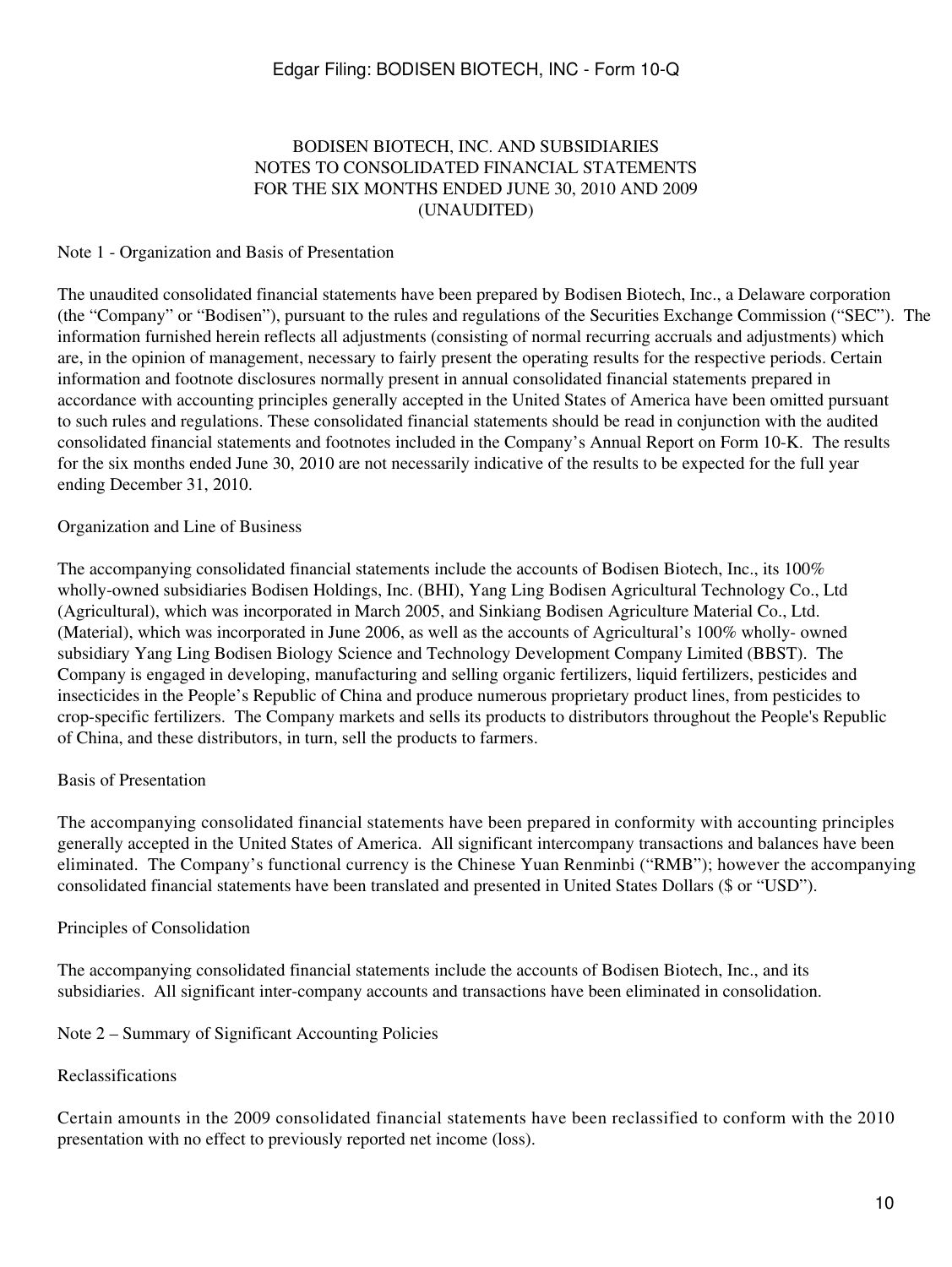### Use of Estimates

The preparation of financial statements in conformity with generally accepted accounting principles requires management to make estimates and assumptions. These estimates and assumptions affect the reported amounts of assets and liabilities and disclosure of contingent assets and liabilities at the date of the financial statements and the reported amounts of revenues and expenses during the reporting period. Actual results could differ from those estimates. It is possible that accounting estimates and assumptions may be material to the Company due to the levels of subjectivity and judgment involved.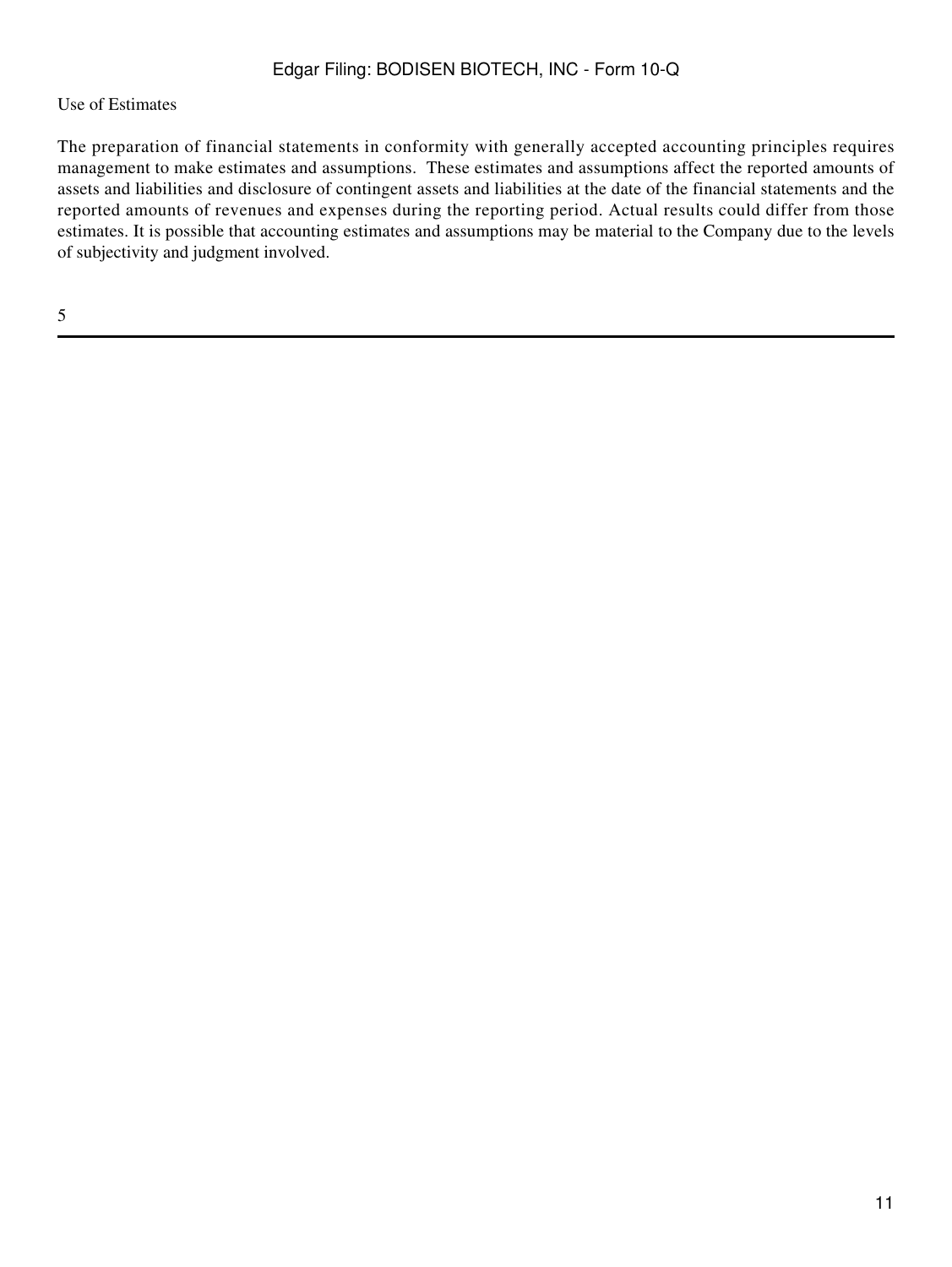### BODISEN BIOTECH, INC. AND SUBSIDIARIES NOTES TO CONSOLIDATED FINANCIAL STATEMENTS FOR THE SIX MONTHS ENDED JUNE 30, 2010 AND 2009 (UNAUDITED)

#### Cash and Cash Equivalents

Cash and cash equivalents include cash in hand and cash in time deposits, certificates of deposit and all highly liquid debt instruments with original maturities of three months or less.

#### Accounts Receivable

The Company maintains reserves for potential credit losses for accounts receivable. Management reviews the composition of accounts receivable and analyzes historical bad debts, customer concentrations, customer credit worthiness, current economic trends and changes in customer payment patterns to evaluate the adequacy of these reserves. Reserves are recorded based on the Company's historical collection history.

#### Advances to Suppliers

The Company advances to certain vendors for purchase of its material. The advances to suppliers are interest free and unsecured.

#### Inventories

Inventories are valued at the lower of cost (determined on a weighted average basis) or market. The Management compares the cost of inventories with the market value and allowance is made for writing down their inventories to market value, if lower.

#### Property & Equipment and Capital Work In Progress

Property and equipment are stated at cost. Expenditures for maintenance and repairs are charged to earnings as incurred; additions, renewals and betterments are capitalized. When property and equipment are retired or otherwise disposed of, the related cost and accumulated depreciation are removed from the respective accounts, and any gain or loss is included in operations. Depreciation of property and equipment is provided using the straight-line method for substantially all assets with estimated lives of:

| Operating equipment | 10 years |
|---------------------|----------|
| Vehicles            | 8 years  |
| Office equipment    | 5 years  |
| <b>Buildings</b>    | 30 years |

The following are the details of the property and equipment at June 30, 2010 and December 31, 2009, respectively:

|                     | June $30$ ,<br>2010  | December 31,<br>2009 |
|---------------------|----------------------|----------------------|
| Operating equipment | \$<br>$4,671,161$ \$ | 4,650,919            |
| Vehicles            | 690,604              | 687,791              |
| Office equipment    | 87,910               | 87,552               |
| <b>Buildings</b>    | 8,693,542            | 8,656,077            |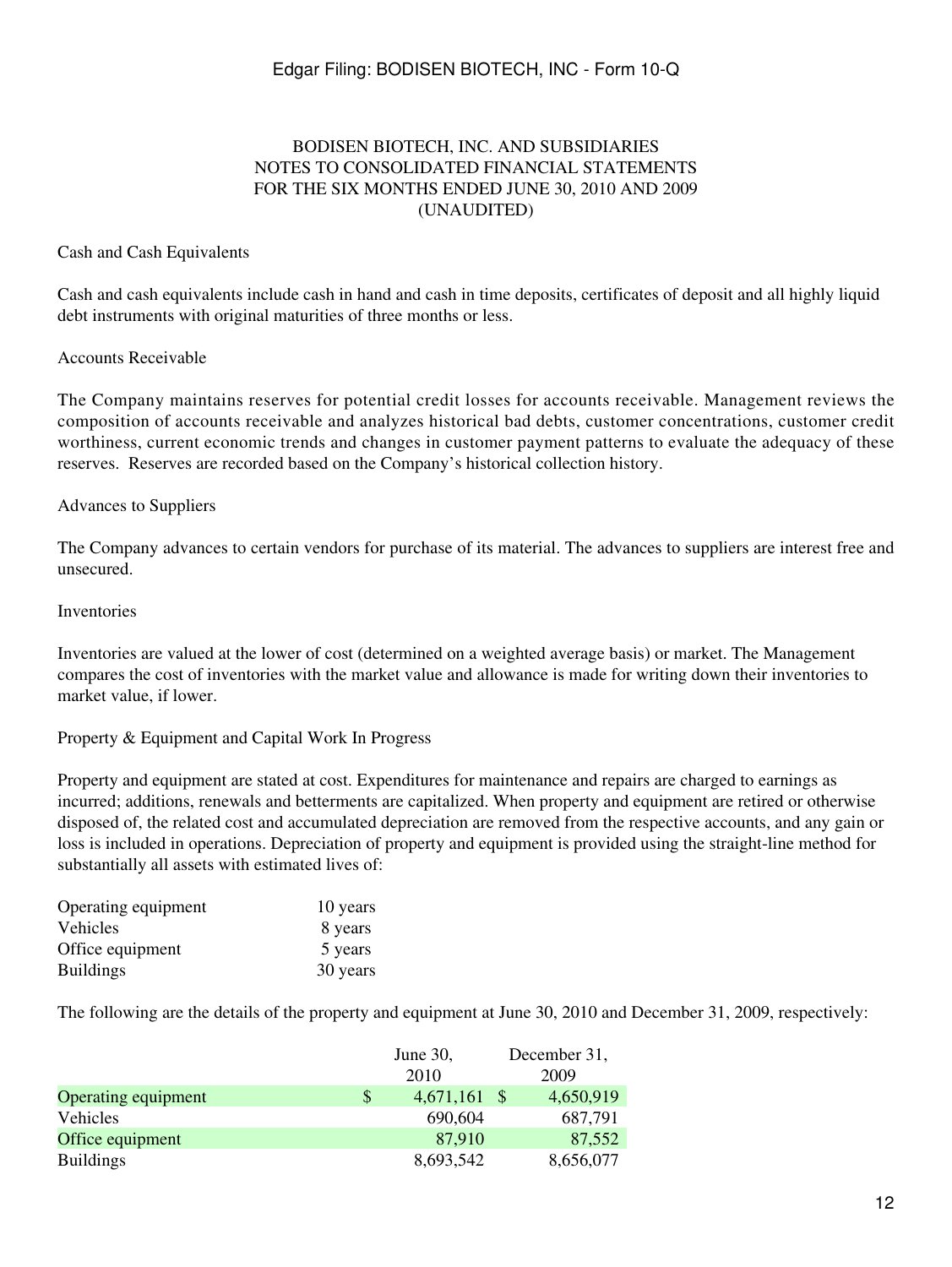|                               | 14, 143, 217  | 14,082,339  |
|-------------------------------|---------------|-------------|
| Less accumulated depreciation | (2,647,269)   | (2,244,933) |
| Property and equipment, net   | 11.495.948 \$ | 11,837,406  |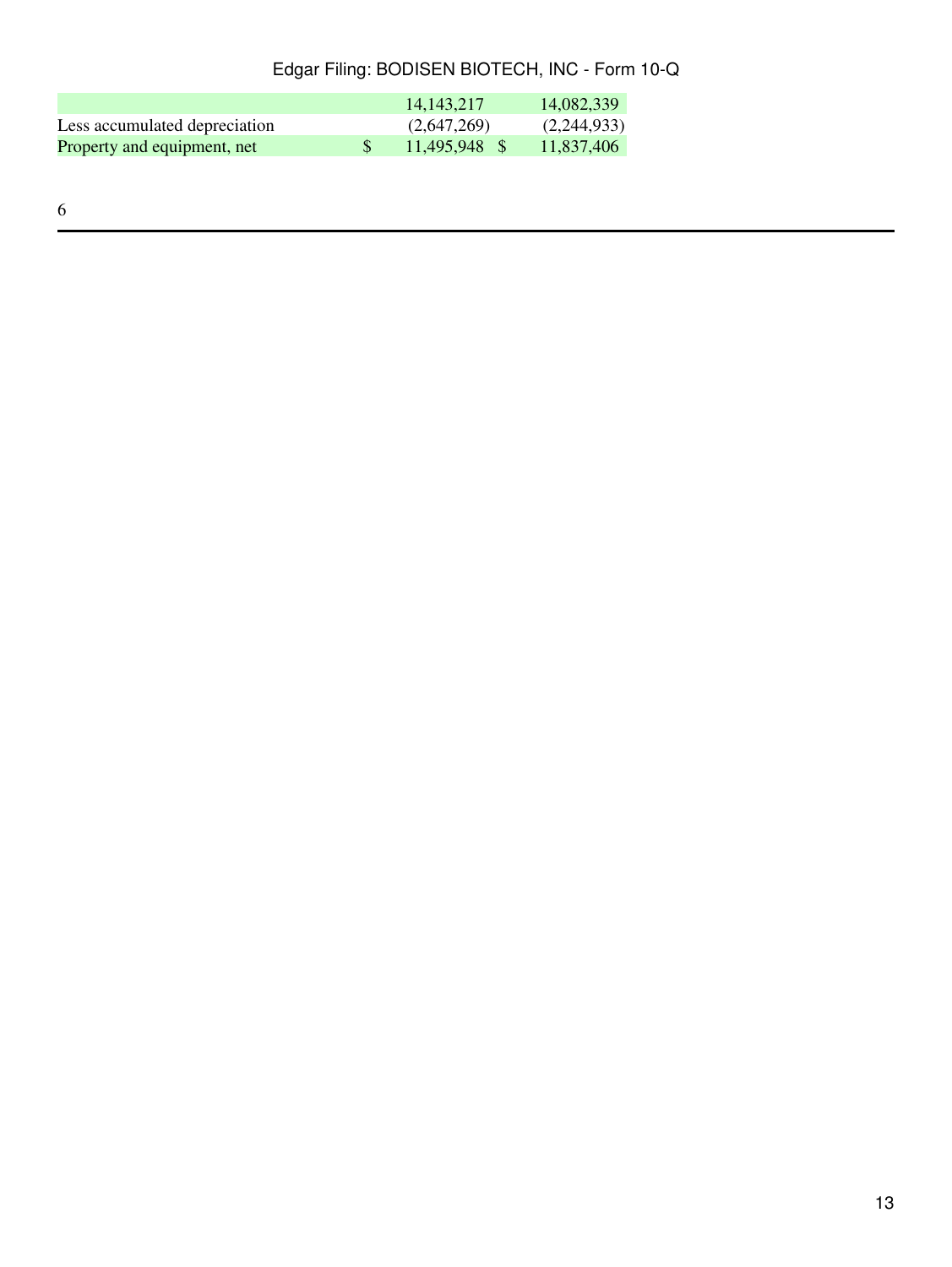### BODISEN BIOTECH, INC. AND SUBSIDIARIES NOTES TO CONSOLIDATED FINANCIAL STATEMENTS FOR THE SIX MONTHS ENDED JUNE 30, 2010 AND 2009 (UNAUDITED)

Depreciation expense for the three and six months ended June 30, 2010 and 2009 was \$185,472 and \$391,526 and \$94,246 and \$186,629, respectively.

On June 30, 2010 and December 31, 2009, the Company had "Capital Work in Progress" representing the construction in progress of the Company's manufacturing plant amounting \$10,465,269 and \$10,422,641. During the six months ended June 30, 2010, there were no transfers from construction in progress to property and equipment.

### Marketable Securities

The Company applies the guidance of ASC Topic 320 "Investments-Debt and Equity Securities," which requires investments in equity securities to be classified as either trading securities or available-for-sale securities. Marketable securities that are bought and held principally for the purpose of selling them in the near term are classified as trading securities and are reported at fair value, with unrealized gains and losses recognized in earnings. Marketable equity securities not classified as trading are classified as available for sale, and are carried at fair market value, with the unrealized gains and losses, net of tax, included in the determination of comprehensive income and reported in shareholders' equity.

### Long-Lived Assets

The Company applies the provisions of ASC Topic 360, "Property, Plant, and Equipment," which addresses financial accounting and reporting for the impairment or disposal of long-lived assets. ASC 360 requires impairment losses to be recorded on long-lived assets used in operations when indicators of impairment are present and the undiscounted cash flows estimated to be generated by those assets are less than the assets' carrying amounts. In that event, a loss is recognized based on the amount by which the carrying amount exceeds the fair value of the long-lived assets. Loss on long-lived assets to be disposed of is determined in a similar manner, except that fair values are reduced for the cost of disposal. Based on its review, the Company believes that as of June 30, 2010 and December 31, 2009, there was no significant impairment of its long-lived assets.

#### Intangible Assets

Intangible assets consist of Rights to use land and Fertilizers proprietary technology rights. The Company evaluates intangible assets for impairment, at least on an annual basis and whenever events or changes in circumstances indicate that the carrying value may not be recoverable from its estimated future cash flows. Recoverability of intangible assets, other long-lived assets and, goodwill is measured by comparing their net book value to the related projected undiscounted cash flows from these assets, considering a number of factors including past operating results, budgets, economic projections, market trends and product development cycles. If the net book value of the asset exceeds the related undiscounted cash flows, the asset is considered impaired, and a second test is performed to measure the amount of impairment loss.

#### Fair Value of Financial Instruments

For certain of the Company's financial instruments, including cash and cash equivalents, restricted cash, accounts receivable, accounts payable, accrued liabilities and short-term debt, the carrying amounts approximate their fair values due to their short maturities. In addition, the Company has long-term debt with financial institutions. The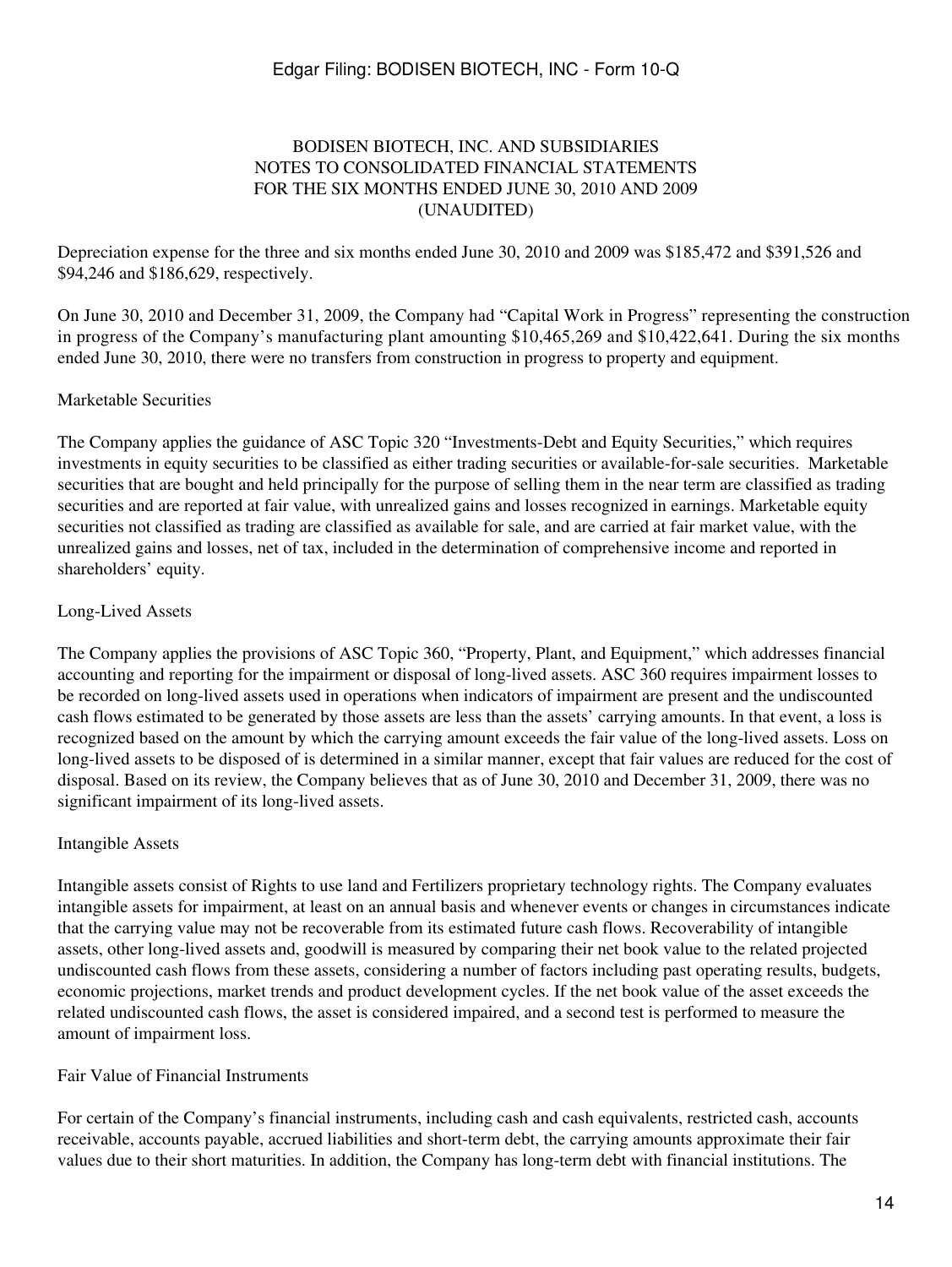carrying amounts of the line of credit and other long-term liabilities approximate their fair values based on current rates of interest for instruments with similar characteristics.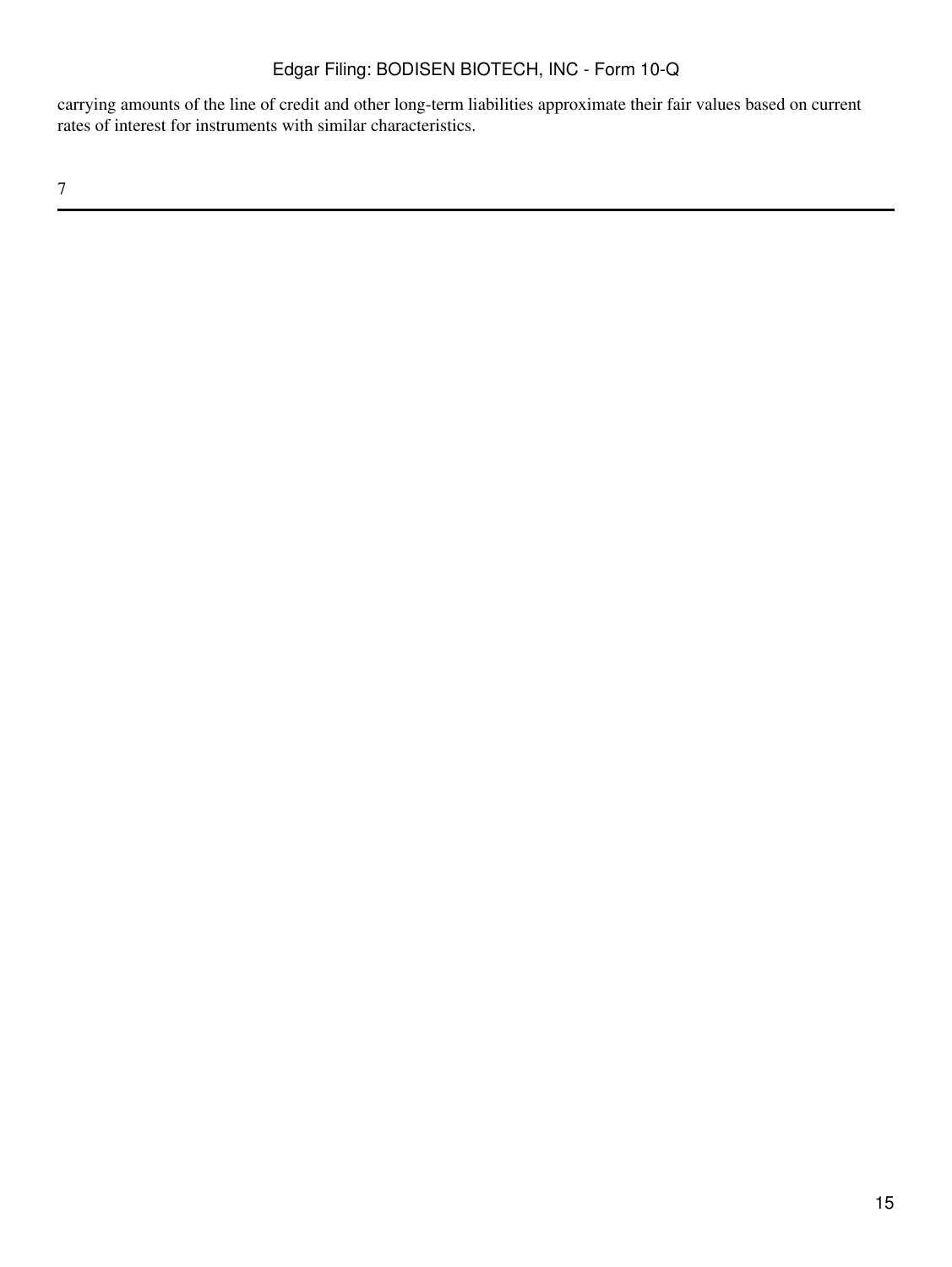#### BODISEN BIOTECH, INC. AND SUBSIDIARIES NOTES TO CONSOLIDATED FINANCIAL STATEMENTS FOR THE SIX MONTHS ENDED JUNE 30, 2010 AND 2009 (UNAUDITED)

ASC Topic 820, "Fair Value Measurements and Disclosures," requires disclosure of the fair value of financial instruments held by the Company. ASC Topic 825, "Financial Instruments," defines fair value, and establishes a three-level valuation hierarchy for disclosures of fair value measurement that enhances disclosure requirements for fair value measures. The carrying amounts reported in the consolidated balance sheets for receivables and current liabilities each qualify as financial instruments and are a reasonable estimate of their fair values because of the short period of time between the origination of such instruments and their expected realization and their current market rate of interest. The three levels of valuation hierarchy are defined as follows:

- •Level 1 inputs to the valuation methodology are quoted prices for identical assets or liabilities in active markets.
- •Level 2 inputs to the valuation methodology include quoted prices for similar assets and liabilities in active markets, and inputs that are observable for the asset or liability, either directly or indirectly, for substantially the full term of the financial instrument.
	- Level 3 inputs to the valuation methodology are unobservable and significant to the fair value measurement.

The Company analyzes all financial instruments with features of both liabilities and equity under ASC 480, "Distinguishing Liabilities from Equity," and ASC 815.

The following table represents our assets and liabilities by level measured at fair value on a recurring basis as of June 30, 2010.

| Description           | Level 1                     | Level 2 | Level 3                          |
|-----------------------|-----------------------------|---------|----------------------------------|
| Assets:               |                             |         |                                  |
|                       |                             |         |                                  |
| Marketable securities | ,285,514 \$<br><sup>S</sup> |         | - \$<br>$\overline{\phantom{0}}$ |

The Company did not identify any other non-recurring assets and liabilities that are required to be presented in the consolidated balance sheets at fair value in accordance with ASC 825.

#### Revenue Recognition

The Company's revenue recognition policies are in compliance with Staff accounting bulletin (SAB) 104. Sales revenue is recognized at the date of shipment to customers when a formal arrangement exists, the price is fixed or determinable, the delivery is completed, no other significant obligations of the Company exist and collectability is reasonably assured. Payments received before all of the relevant criteria for revenue recognition are satisfied are recorded as unearned revenue.

#### Advertising Costs

The Company expenses the cost of advertising as incurred or, as appropriate, the first time the advertising takes place. Advertising costs for the three and six months ended June 30, 2010 and 2009 were insignificant.

#### Stock-Based Compensation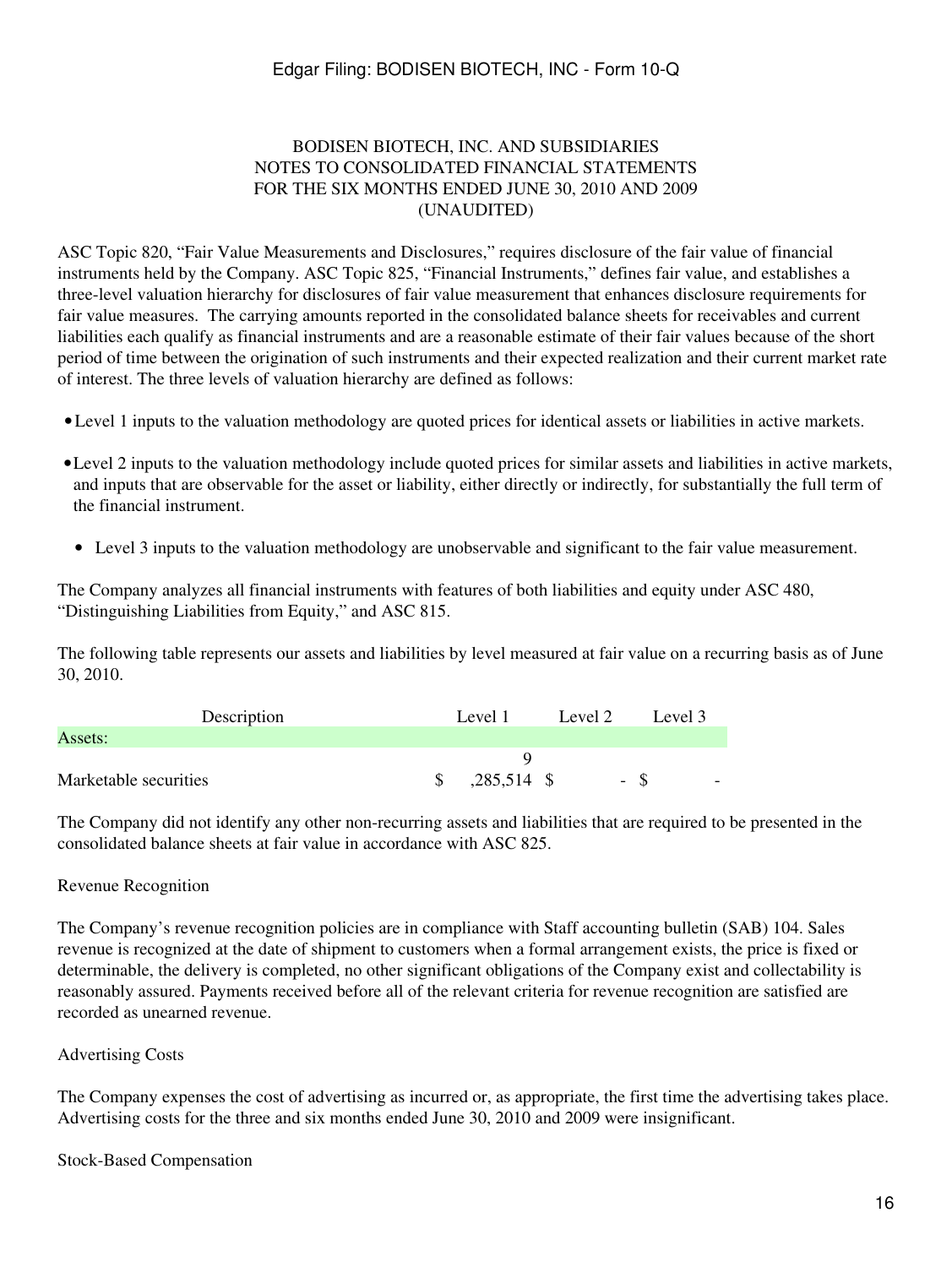The Company records stock-based compensation in accordance with ASC Topic 718, "Compensation – Stock Compensation." ASC 718 requires companies to measure compensation cost for stock-based employee compensation at fair value at the grant date and recognize the expense over the employee's requisite service period. The Company recognizes in the statement of operations the grant-date fair value of stock options and other equity-based compensation issued to employees and non-employees. There were 426,000 options outstanding as of June 30, 2010.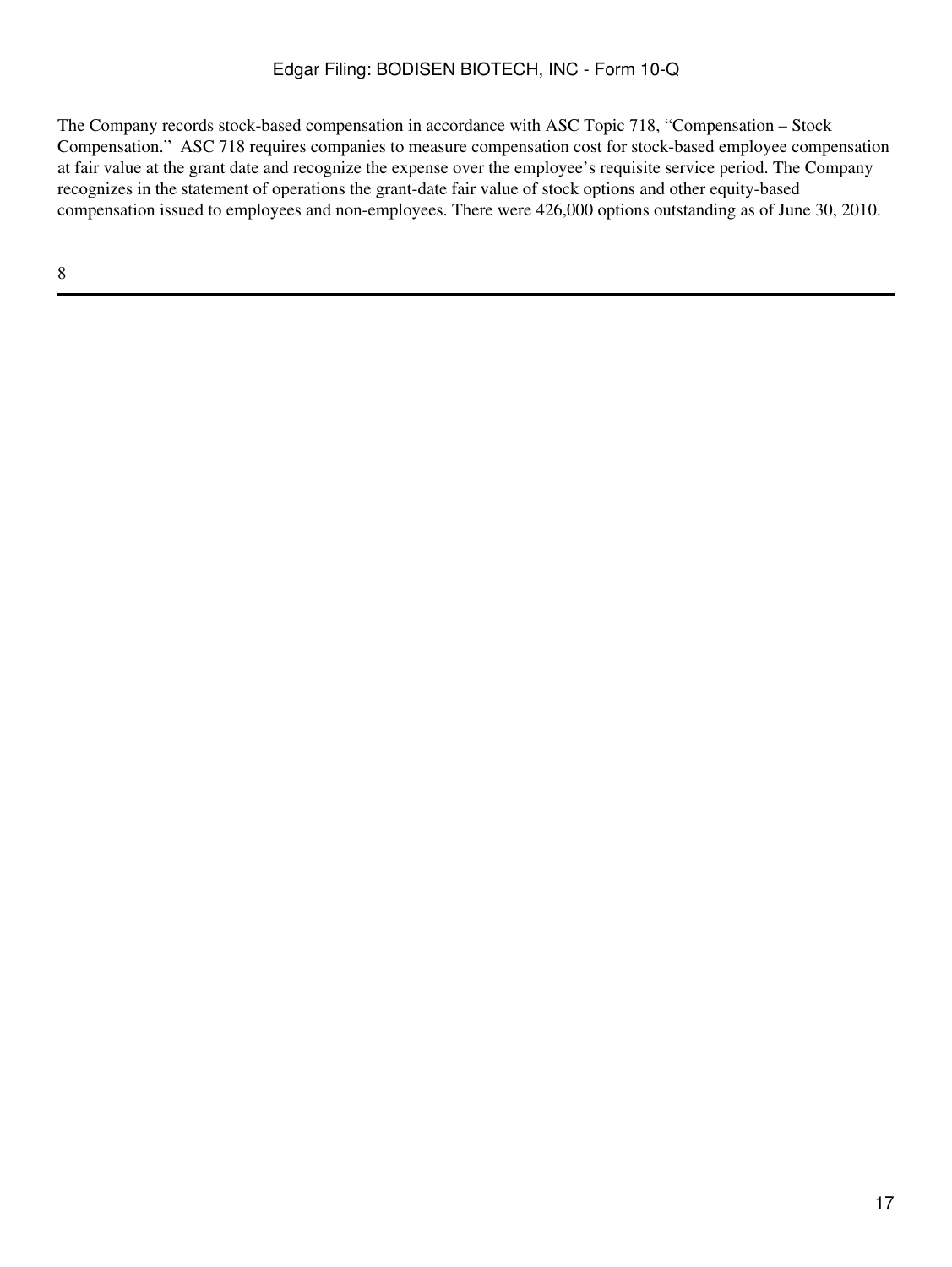### BODISEN BIOTECH, INC. AND SUBSIDIARIES NOTES TO CONSOLIDATED FINANCIAL STATEMENTS FOR THE SIX MONTHS ENDED JUNE 30, 2010 AND 2009 (UNAUDITED)

#### Income Taxes

The Company accounts for income taxes in accordance with ASC Topic 740, "Income Taxes." ASC 740 requires a company to use the asset and liability method of accounting for income taxes, whereby deferred tax assets are recognized for deductible temporary differences, and deferred tax liabilities are recognized for taxable temporary differences. Temporary differences are the differences between the reported amounts of assets and liabilities and their tax bases. Deferred tax assets are reduced by a valuation allowance when, in the opinion of management, it is more likely than not that some portion, or all of, the deferred tax assets will not be realized. Deferred tax assets and liabilities are adjusted for the effects of changes in tax laws and rates on the date of enactment.

Under ASC 740, a tax position is recognized as a benefit only if it is "more likely than not" that the tax position would be sustained in a tax examination, with a tax examination being presumed to occur. The amount recognized is the largest amount of tax benefit that is greater than 50% likely of being realized on examination. For tax positions not meeting the "more likely than not" test, no tax benefit is recorded. The adoption had no effect on the Company's consolidated financial statements.

In March 2005, Bodisen Biotech Inc. formed Agricultural. Under Chinese law, a newly formed wholly owned subsidiary of a foreign company enjoys an income tax exemption for the first two years and a 50% reduction of normal income tax rates for the following 3 years. In order to extend such tax benefits, in June 2005, Agricultural completed a transaction with BBST, which resulted in Agricultural owning 100% of BBST.

#### Foreign Currency Translation

The accounts of the Company's Chinese subsidiaries are maintained in the RMB and the accounts of the U.S. parent company are maintained in the USD. The accounts of the Chinese subsidiaries are were translated into USD in accordance with Accounting Standards Codification ("ASC") Topic 830 "Foreign Currency Matters," with the RMB as the functional currency for the Chinese subsidiaries. According to Topic 830, all assets and liabilities were translated at the exchange rate on the balance sheet date, stockholders' equity is translated at historical rates and statement of operations items are translated at the weighted average exchange rate for the period. The resulting translation adjustments are reported under other comprehensive income in accordance with ASC Topic 220, "Comprehensive Income." Gains and losses resulting from the translations of foreign currency transactions and balances are reflected in the statement of operations.

Foreign Currency Transactions and Comprehensive Income

Accounting principles generally require that recognized revenue, expenses, gains and losses be included in net income. Certain statements, however, require entities to report specific changes in assets and liabilities, such as gain or loss on foreign currency translation, as a separate component of the equity section of the balance sheet. Such items, along with net income, are components of comprehensive income. The functional currency of the Company's Chinese subsidiaries is the Chinese Yuan Renminbi. Translation gains of \$8,295,867 and \$8,127,749 at June 30, 2010 and December 31, 2009, respectively are classified as an item of other comprehensive income in the stockholders' equity section of the consolidated balance sheet. During the three and six months ended June 30, 2010, other comprehensive income in the consolidated statements of operations and other comprehensive income included translation gains (loss) of \$168,197 and \$168,118, respectively, and (\$558) and (\$54,908) for the three and six months ended June 30, 2009,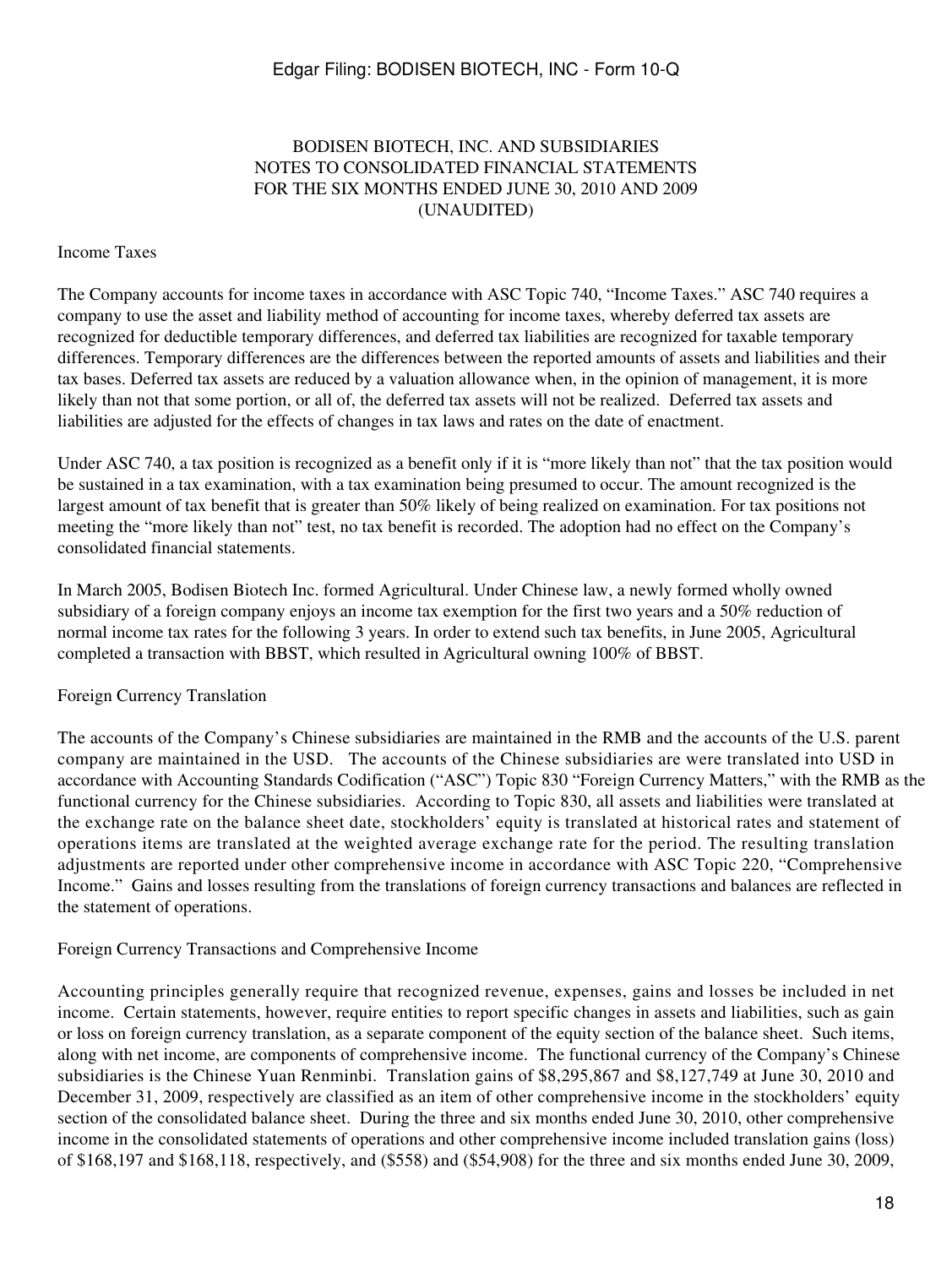respectively.

Basic and Diluted Earnings Per Share

Earnings per share is calculated in accordance with the ASC Topic 260, "Earnings Per Share." Basic earnings per share is based upon the weighted average number of common shares outstanding. Diluted earnings per share is based on the assumption that all dilutive convertible shares and stock warrants were converted or exercised. Dilution is computed by applying the treasury stock method. Under this method, warrants are assumed to be exercised at the beginning of the period (or at the time of issuance, if later), and as if funds obtained thereby were used to purchase common stock at the average market price during the period. There were 426,000 and 436,000 options as of June 30, 2010 and 2009 that were excluded from the diluted loss per share calculation due to their anti-dilutive effect.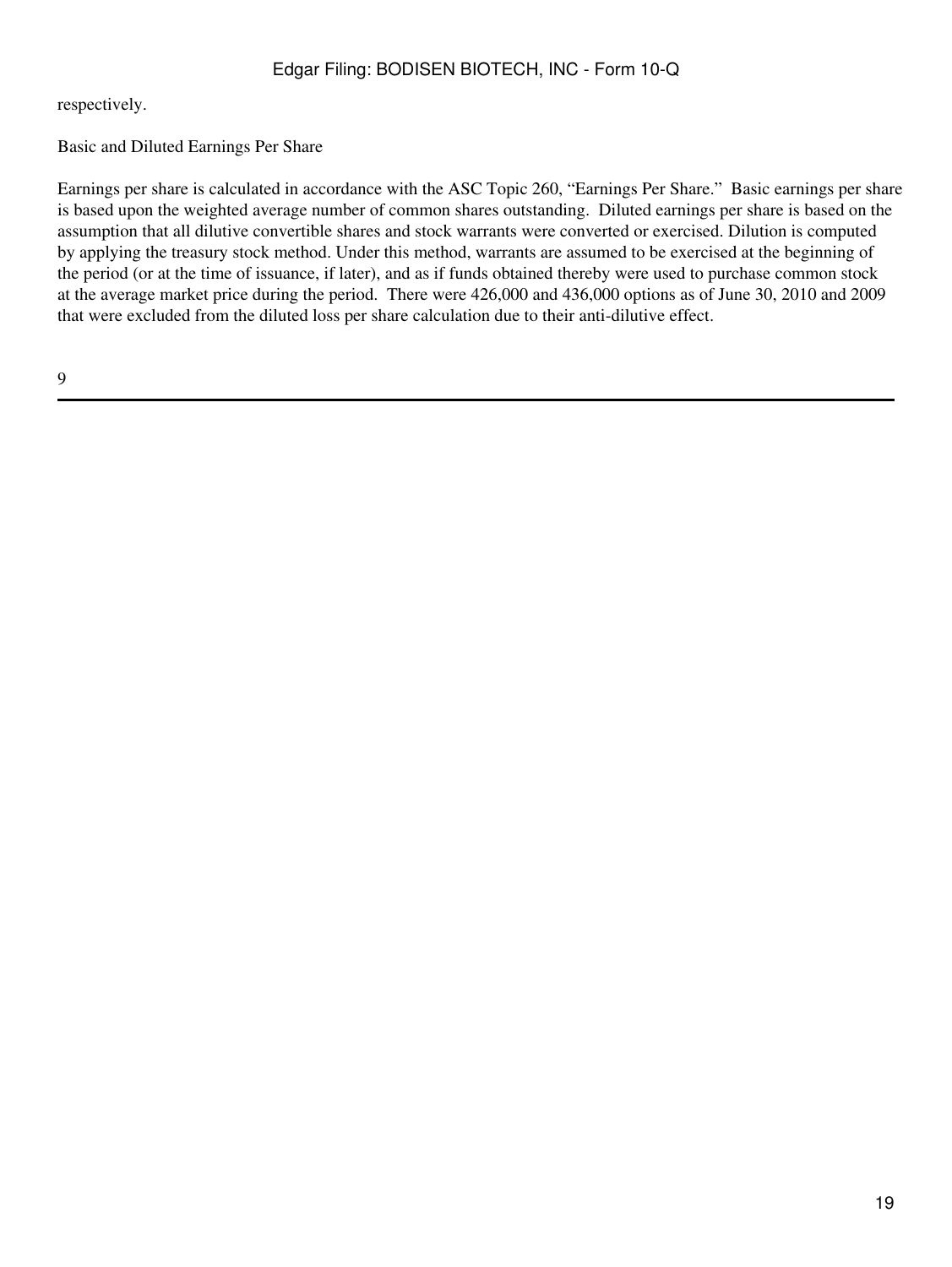### BODISEN BIOTECH, INC. AND SUBSIDIARIES NOTES TO CONSOLIDATED FINANCIAL STATEMENTS FOR THE SIX MONTHS ENDED JUNE 30, 2010 AND 2009 (UNAUDITED)

#### Statement of Cash Flows

In accordance with ASC Topic 230, "Statement of Cash Flows," cash flows from the Company's operations are calculated based upon the local currencies using the average translation rates. As a result, amounts related to assets and liabilities reported on the consolidated statements of cash flows will not necessarily agree with changes in the corresponding balances on the consolidated balance sheets.

#### Segment Reporting

ASC Topic 280, "Segment Report," requires use of the "management approach" model for segment reporting. The management approach model is based on the way a company's management organizes segments within the company for making operating decisions and assessing performance. ASC Topic 280 has no effect on the Company's consolidated financial statements as the Company consists of one reportable business segment. All revenue is from customers in People's Republic of China and all of the Company's assets are located in People's Republic of China.

#### Recent Accounting Pronouncements

In October 2009, the FASB issued Accounting Standards Update 2009-15 ("ASU 2009-15") regarding accounting for own-share lending arrangements in contemplation of convertible debt issuance or other financing. This ASU requires that at the date of issuance of the shares in a share-lending arrangement entered into in contemplation of a convertible debt offering or other financing, the shares issued shall be measured at fair value and be recognized as an issuance cost, with an offset to additional paid-in capital. Further, loaned shares are excluded from basic and diluted earnings per share unless default of the share-lending arrangement occurs, at which time the loaned shares would be included in the basic and diluted earnings-per-share calculation. This ASU is effective for fiscal years beginning on or after December 15, 2009, and interim periods within those fiscal years for arrangements outstanding as of the beginning of those fiscal years. The adoption of this ASU did not have a significant impact on the Company's consolidated financial statements.

On December 15, 2009, the FASB issued ASU No. 2010-06 Fair Value Measurements and Disclosures Topic 820 "Improving Disclosures about Fair Value Measurements". This ASU requires some new disclosures and clarifies some existing disclosure requirements about fair value measurement as set forth in Codification Subtopic 820-10. The FASB's objective is to improve these disclosures and, thus, increase the transparency in financial reporting. The adoption of this ASU did not have a material impact on the Company's consolidated financial statements.

On February 25, 2010, the FASB issued ASU 2010-09 Subsequent Events Topic 855 "Amendments to Certain Recognition and Disclosure Requirements," effective immediately. The amendments in the ASU remove the requirement for an SEC filer to disclose a date through which subsequent events have been evaluated in both issued and revised financial statements. Revised financial statements include financial statements revised as a result of either correction of an error or retrospective application of U.S. GAAP. The FASB believes these amendments remove potential conflicts with the SEC's literature. The adoption of this ASU did not have a material impact on the Company's consolidated financial statements.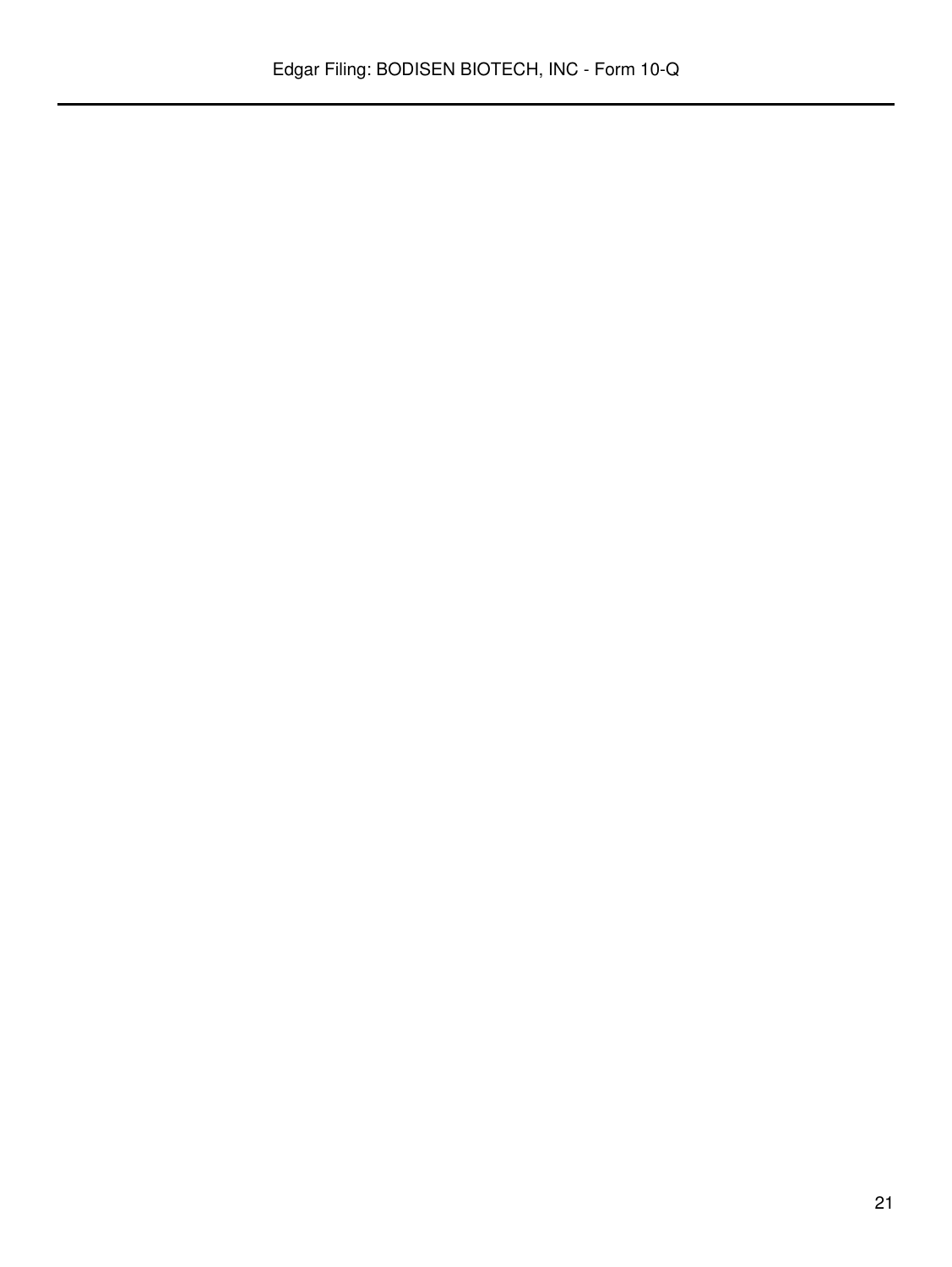#### BODISEN BIOTECH, INC. AND SUBSIDIARIES NOTES TO CONSOLIDATED FINANCIAL STATEMENTS FOR THE SIX MONTHS ENDED JUNE 30, 2010 AND 2009 (UNAUDITED)

On March 5, 2010, the FASB issued ASU No. 2010-11 Derivatives and Hedging Topic 815 "Scope Exception Related to Embedded Credit Derivatives." This ASU clarifies the guidance within the derivative literature that exempts certain credit related features from analysis as potential embedded derivatives requiring separate accounting. The ASU specifies that an embedded credit derivative feature related to the transfer of credit risk that is only in the form of subordination of one financial instrument to another is not subject to bifurcation from a host contract under ASC 815-15-25, Derivatives and Hedging — Embedded Derivatives — Recognition. All other embedded credit derivative features should be analyzed to determine whether their economic characteristics and risks are "clearly and closely related" to the economic characteristics and risks of the host contract and whether bifurcation is required. The ASU is effective for the Company on July 1, 2010. Early adoption is permitted. The adoption of this ASU will not have a material impact on the Company's consolidated financial statements.

In April 2010, the FASB codified the consensus reached in Emerging Issues Task Force Issue No. 08-09, "Milestone Method of Revenue Recognition." FASB ASU No. 2010-17 provides guidance on defining a milestone and determining when it may be appropriate to apply the milestone method of revenue recognition for research and development transactions. FASB ASU No. 2010 – 17 is effective for fiscal years beginning on or after June 15, 2010, and is effective on a prospective basis for milestones achieved after the adoption date. The Company does not expect this ASU will have a material impact on its financial position or results of operations when it adopts this update on January 1, 2011.

#### Note 3 – Inventory

Inventory at June 30, 2010 and December 31, 2009 consisted of the following:

|                           |   | June $30$ , |      | December 31, |
|---------------------------|---|-------------|------|--------------|
|                           |   | 2010        |      | 2009         |
| Raw materials             | S | 1,310,251   | - \$ | 355,714      |
| Packaging                 |   | 21,164      |      | 59,729       |
| Finished goods            |   | 1,168,633   |      | 652,202      |
|                           |   | 2,500,048   |      | 1,067,645    |
| Less obsolescence reserve |   |             |      | (76,505)     |
| Inventory, net            |   | 2,500,048   |      | 991,140      |

#### Note 5 – Marketable Security

During 2008, the Company exchanged \$3,291,264 of receivables for a 28.8% ownership interest in a Chinese company, Shanxi Jiali Pharmaceutical Co. Ltd ("Jiali"). The Company had written down the value of this investment by \$987,860 at December 31, 2008. This investment was originally accounted for under the equity method and the Company recorded equity income in this investment through September 30, 2009. During the fourth quarter of 2009, Jiali was purchased by China Pediatric Pharmaceuticals, Inc. ("China Pediatric"), a public company. After the transaction, the Company owned 18.8% of China Pediatric. The Company then changed the accounting method for the investment from the equity method to the fair value method. At the date of the change, the investment was valued at \$2,829,732. As of June 30, 2010 and December 31, 2009, the fair value of the investment is \$9,285,514 and \$8,175,290, respectively, which is reflected in the consolidated balance sheet. The company recognized an unrealized gain of \$2,240,634 and \$1,110,224 for the three and six months ended June 30, 2010, respectively, and an unrealized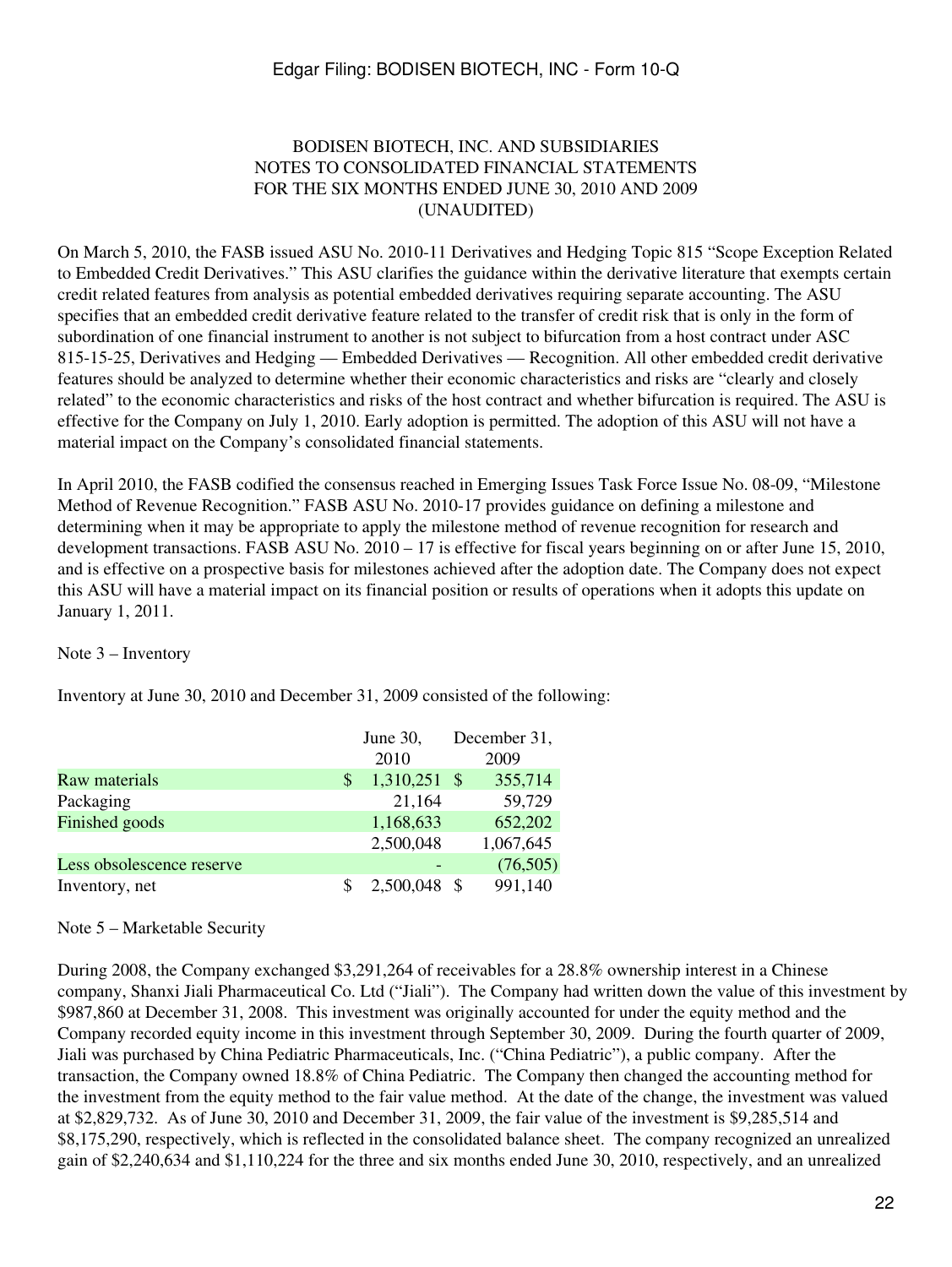gain of \$5,613,449 and \$4,891,130 for the three and six months ended June 30, 2009, respectively, which is reflected as other comprehensive income in the consolidated statement of stockholder's equity.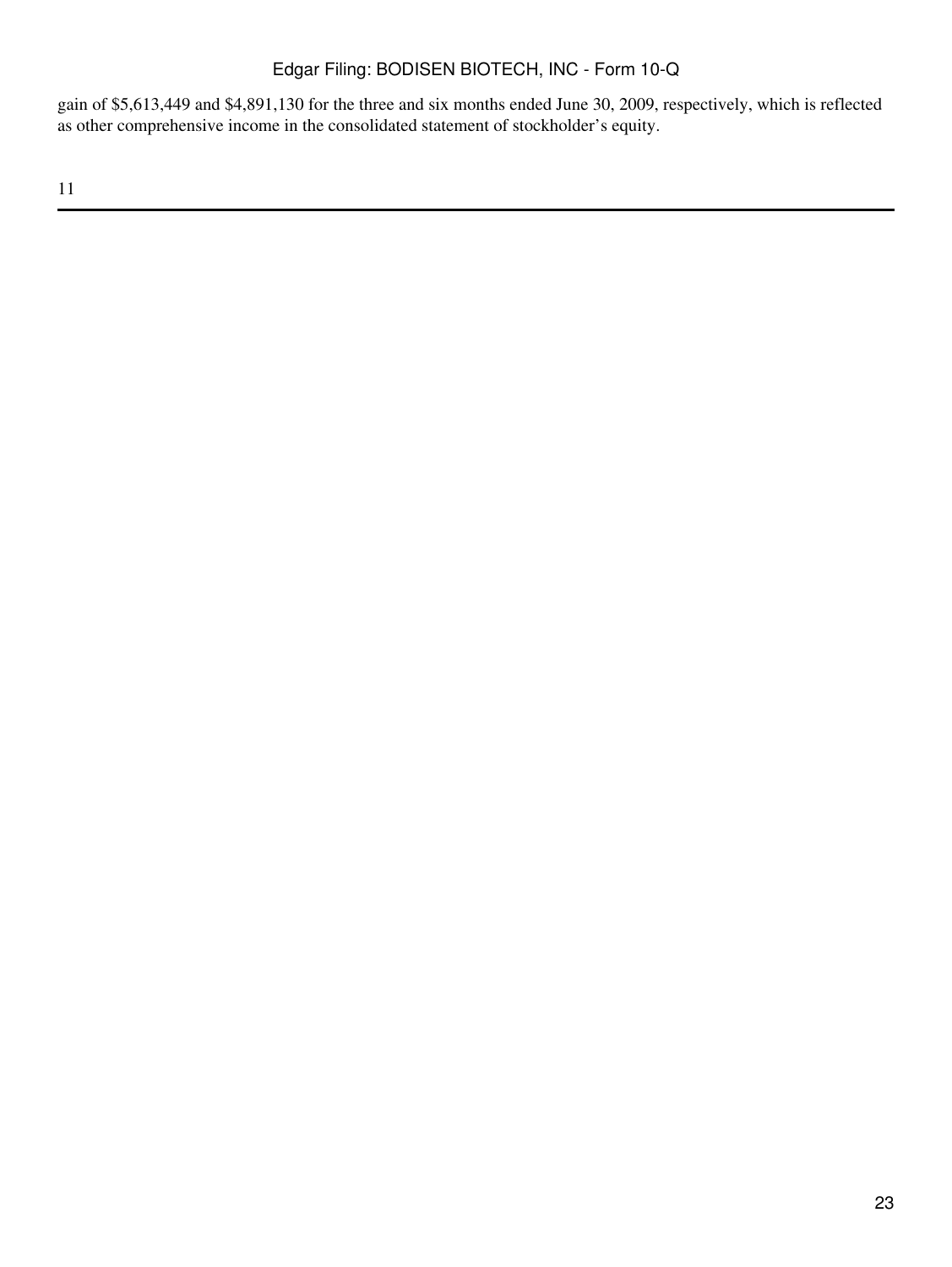### BODISEN BIOTECH, INC. AND SUBSIDIARIES NOTES TO CONSOLIDATED FINANCIAL STATEMENTS FOR THE SIX MONTHS ENDED JUNE 30, 2010 AND 2009 (UNAUDITED)

### Note 6– Intangible Assets

Net intangible assets at June 30, 2010 and December 31, 2009 were as follows:

|                                           | June $30$ ,  |                | December 31, |
|-------------------------------------------|--------------|----------------|--------------|
|                                           |              | 2010           | 2009         |
| Rights to use land                        | <sup>S</sup> | $5,020,173$ \$ | 4,999,725    |
| Fertilizers proprietary technology rights |              | 1,178,400      | 1,173,600    |
|                                           |              | 6,198,573      | 6,173,325    |
| Less accumulated amortization             |              | (1,414,749)    | (1,299,421)  |
| Intangibles, net                          | \$.          | 4,783,824 \$   | 4,873,904    |

The Company's office and manufacturing site is located in Yang Ling Agricultural High-Tech Industries Demonstration Zone in the province of Shaanxi, People's Republic of China. The Company leases land per a real estate contract with the government of People's Republic of China for a period from November 2001 through November 2051. Per the People's Republic of China's governmental regulations, the Government owns all land.

During July 2003, the Company leased another parcel of land per a real estate contract with the government of the People's Republic of China for a period from July 2003 through June 2053.

The Company has recognized the amounts paid for the acquisition of rights to use land as intangible asset and amortizing over a period of fifty years.

The Company acquired Fluid and Compound Fertilizers proprietary technology rights with a life ending December 31, 2011. The Company is amortizing Fertilizers proprietary technology rights over a period of ten years.

On July 15, 2008, the Company entered into a 50 year land rights agreement.

Amortization expense for the Company's intangible assets amounted to \$54,788 and \$109,558 for the three and six months ended June 30, 2010, respectively and \$54,763 and \$109,481 for the three and six months ended June 30, 2009, respectively.

Note 7 – Long-Term Note Payable

On March 19, 2010, the Company obtained a bank loan for 10,000,000 RMB (approximately \$1,437,000). The loan has an 8.1% annual interest rate, matures on March 19, 2010 and is secured by the Company's land and facility.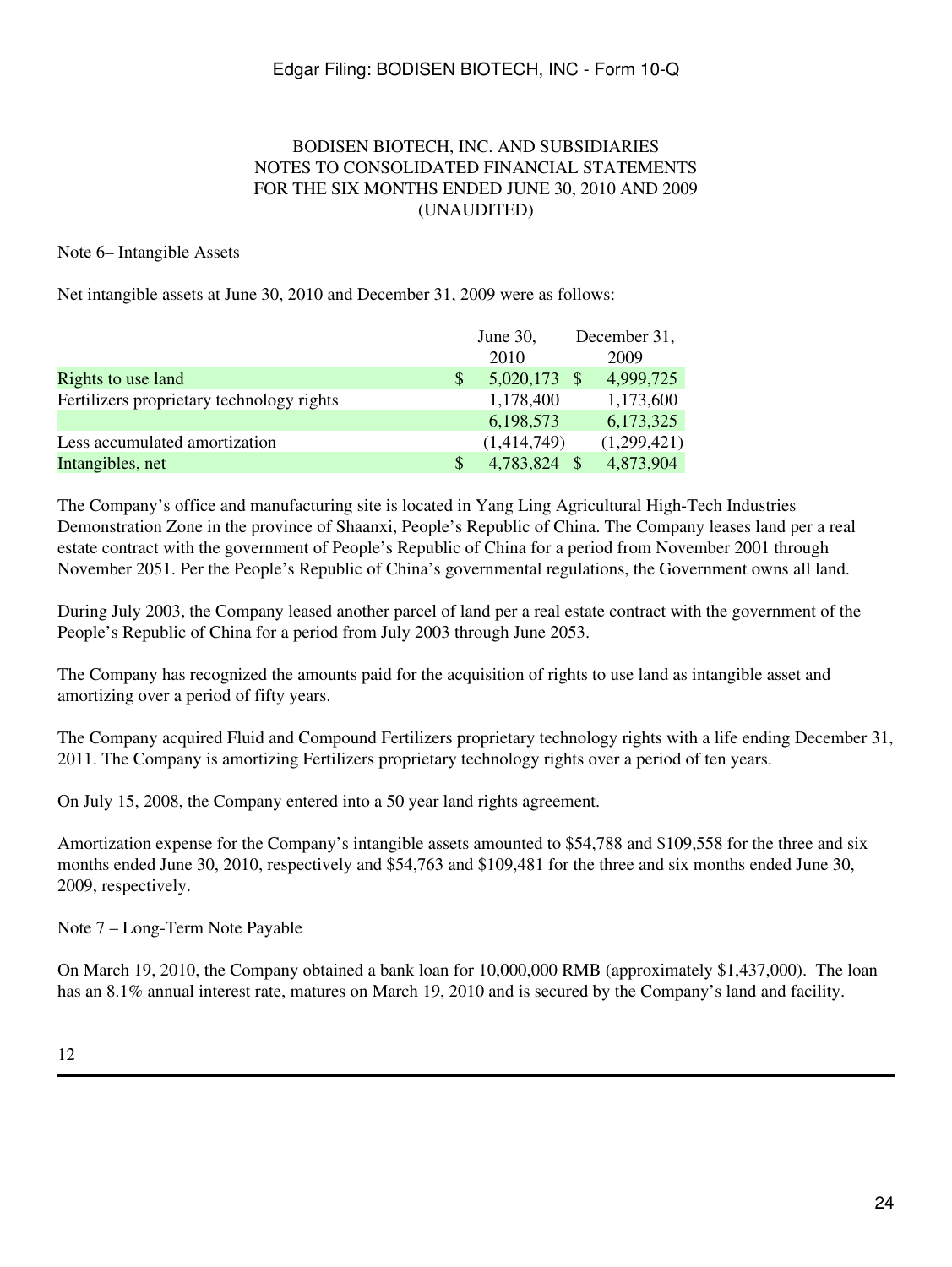### BODISEN BIOTECH, INC. AND SUBSIDIARIES NOTES TO CONSOLIDATED FINANCIAL STATEMENTS FOR THE SIX MONTHS ENDED JUNE 30, 2010 AND 2009 (UNAUDITED)

### Note 8 – Stock Options

Stock Options

The following is a summary of the stock option activity:

|                                          | Options<br>Outstanding | Weighted<br>Average<br><b>Exercise Price</b> |                    | Aggregate<br>Intrinsic<br>Value |
|------------------------------------------|------------------------|----------------------------------------------|--------------------|---------------------------------|
| Outstanding at December 31, 2009         | 426,000                |                                              | 1.07               |                                 |
| Granted                                  |                        |                                              |                    |                                 |
| Canceled                                 |                        |                                              |                    |                                 |
| Exercised                                |                        |                                              |                    |                                 |
| Outstanding at June 30, 2010 (unaudited) | 426,000                | <sup>8</sup>                                 | 1.07               |                                 |
| Exercisable at June 30, 2010 (unaudited) | 426,000                |                                              | $1.07 \text{ }$ \$ |                                 |

Note 9 – Statutory Common Welfare Fund

As stipulated by the Company Law of the People's Republic of China (PRC), net income after taxation can only be distributed as dividends after appropriation has been made for the following:

i. Making up cumulative prior years' losses, if any;

- ii.Allocations to the "Statutory surplus reserve" of at least 10% of income after tax, as determined under PRC accounting rules and regulations, until the fund amounts to 50% of the Company's registered capital;
- iii.Allocations of 5-10% of income after tax, as determined under PRC accounting rules and regulations, to the Company's "Statutory common welfare fund", which is established for the purpose of providing employee facilities and other collective benefits to the Company's employees; and
	- iv. Allocations to the discretionary surplus reserve, if approved in the stockholders' general meeting.

Pursuant to the new Corporate Law effective on January 1, 2006, there is now only one "Statutory surplus reserve" requirement. The reserve is 10 percent of income after tax, not to exceed 50 percent of registered capital.

The Company did not appropriate a reserve for the statutory surplus reserve and welfare fund for the six months ended June 30, 2010 and 2009.

Note 10 – Factory Location and Lease Commitments

The Company's principal executive offices are located at North Part of Xinquia Road, Yang Ling Agricultural High-Tech Industries Demonstration Zone Yang Ling, Shaanxi province, People's Republic of China. BBST owns two factories, which includes three production lines, an office building, one warehouse, and two research labs and, is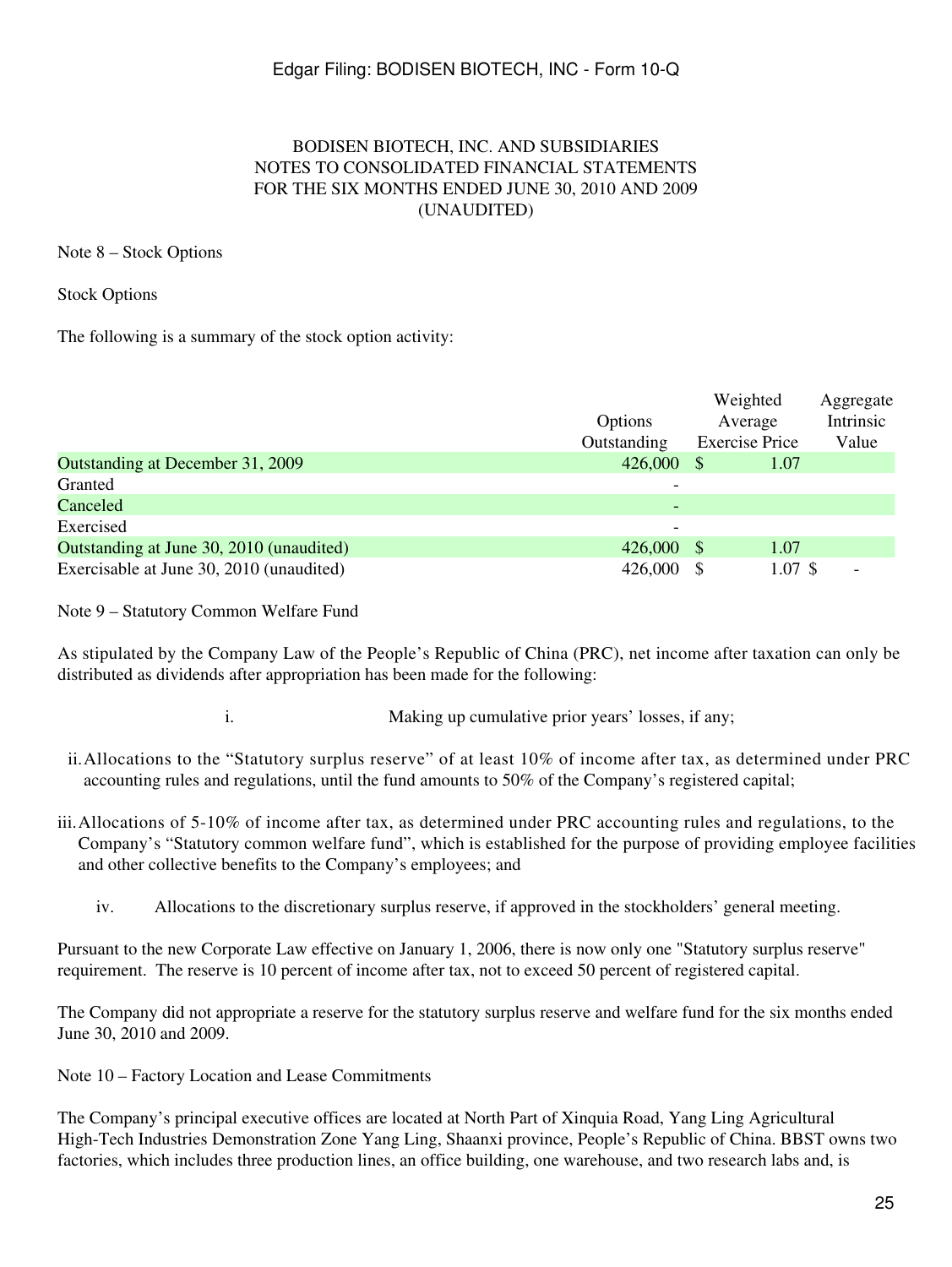located on 10,900 square meters of land. These leases require monthly rental payments of \$2,546 and the leases expire in 2013.

Note 11 – Current Vulnerability Due to Certain Concentrations

Two vendors provided 18.8% and 18.5% of the Company's raw materials for the six months ended June 30, 2010 and three vendors provided 49.4%, 12.6% and 11.5% of the Company's raw materials for the six months ended June 30, 2009.

The Company's operations are carried out in the PRC. Accordingly, the Company's business, financial condition and results of operations may be influenced by the political, economic and legal environments in the PRC, by the general state of the PRC's economy. The Company's business may be influenced by changes in governmental policies with respect to laws and regulations, anti-inflationary measures, currency conversion and remittance abroad, and rates and methods of taxation, among other things.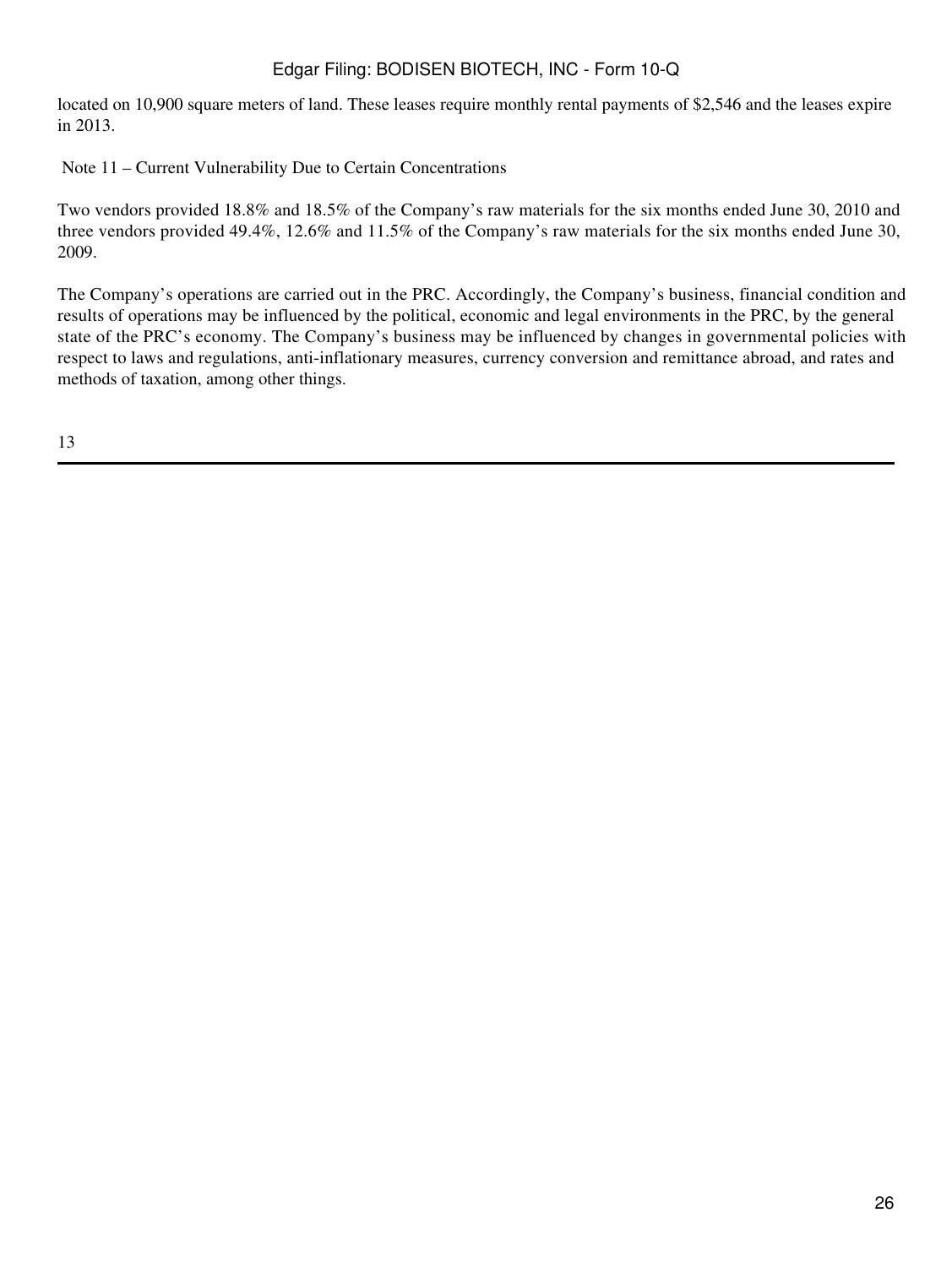### ITEM 2. MANAGEMENT'S DISCUSSION AND ANALYSIS OF FINANCIAL CONDITION AND RESULTS OF OPERATIONS.

### Cautionary Note Regarding Forward-Looking Statements

We make certain forward-looking statements in this report. Statements concerning our future operations, prospects, strategies, financial condition, future economic performance (including growth and earnings), demand for our services, and other statements of our plans, beliefs, or expectations, including the statements contained under the captions "Management's Discussion and Analysis of Financial Condition and Results of Operations," "Business," as well as captions elsewhere in this document, are forward-looking statements. In some cases these statements are identifiable through the use of words such as "anticipate," "believe," "estimate," "expect," "intend," "plan," "project," "tar "could," "may," "should," "will," "would," and similar expressions. We intend such forward-looking statements to be covered the safe harbor provisions contained in Section 27A of the Securities Act of 1933, as amended (the "Securities Act") and in Section 21E of the Securities Exchange Act of 1934, as amended (the "Exchange Act"). The forward-looking statements we make are not guarantees of future performance and are subject to various assumptions, risks, and other factors that could cause actual results to differ materially from those suggested by these forward-looking statements. Because such statements are subject to risks and uncertainties, actual results may differ materially from those expressed or implied by the forward-looking statements. Indeed, it is likely that some of our assumptions will prove to be incorrect. Our actual results and financial position will vary from those projected or implied in the forward-looking statements and the variances may be material. You are cautioned not to place undue reliance on such forward-looking statements. These risks and uncertainties, together with the other risks described from time to time in reports and documents that we file with the SEC should be considered in evaluating forward-looking statements.

The nature of our business makes predicting the future trends of our revenue, expenses, and net income difficult. Thus, our ability to predict results or the actual effect of our future plans or strategies is inherently uncertain. The risks and uncertainties involved in our business could affect the matters referred to in any forward-looking statements and it is possible that our actual results may differ materially from the anticipated results indicated in these forward-looking statements. Important factors that could cause actual results to differ from those in the forward-looking statements include, without limitation, the following:

| $\bullet$ |           | the effect of political, economic, and market conditions and geopolitical events; |
|-----------|-----------|-----------------------------------------------------------------------------------|
|           |           | legislative and regulatory changes that affect our business;                      |
|           |           | the availability of funds and working capital;                                    |
|           | $\bullet$ | the actions and initiatives of current and potential competitors;                 |
|           |           | investor sentiment; and                                                           |
|           |           | our reputation.                                                                   |

We do not undertake any responsibility to publicly release any revisions to these forward-looking statements to take into account events or circumstances that occur after the date of this report. Additionally, we do not undertake any responsibility to update you on the occurrence of any unanticipated events which may cause actual results to differ from those expressed or implied by any forward-looking statements.

The following discussion and analysis should be read in conjunction with our consolidated financial statements and the related notes thereto as filed with the SEC and other financial information contained elsewhere in this Report.

Except as otherwise indicated by the context, references in this Form 10-Q to "we," "us," "our," "the Registrant", "our Company," or "the Company" are Bodisen Biotech, Inc., a Delaware corporation and its consolidated subsidiaries, including Yang Ling Bodisen Biology Science and Technology Development Company Limited, ("Yang Ling"), our operating subsidiary. Unless the context otherwise requires, all references to (i) "PRC" and "China" are to the People's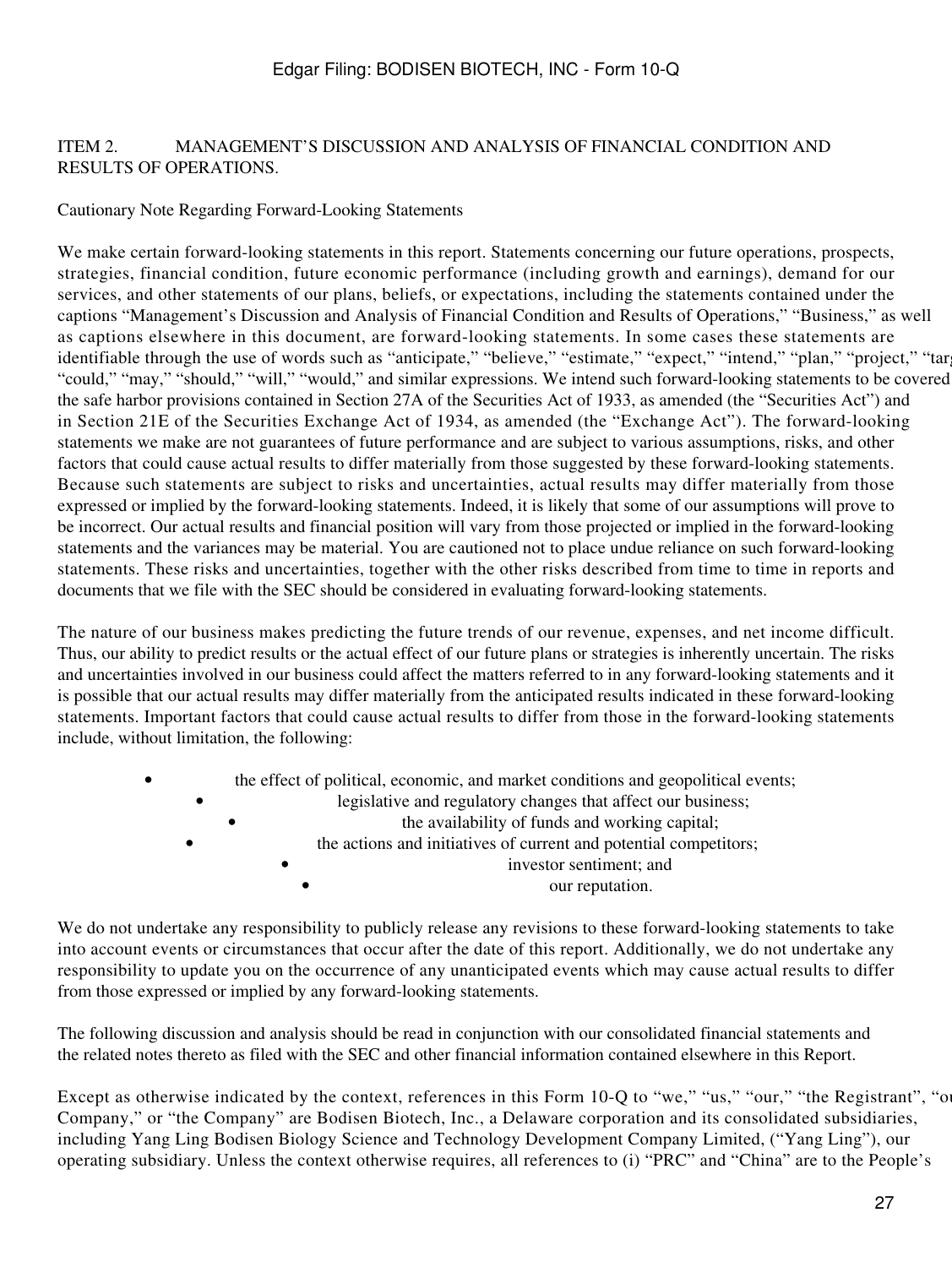Republic of China; (ii) "U.S. dollar," "\$" and "US\$" are to United States dollars; (iii) "RMB" are to Yuan Renminbi of China; (iv) "Securities Act" are to the Securities Act of 1933, as amended; and (v) "Exchange Act" are to the Securities Exchange Act of 1934, as amended.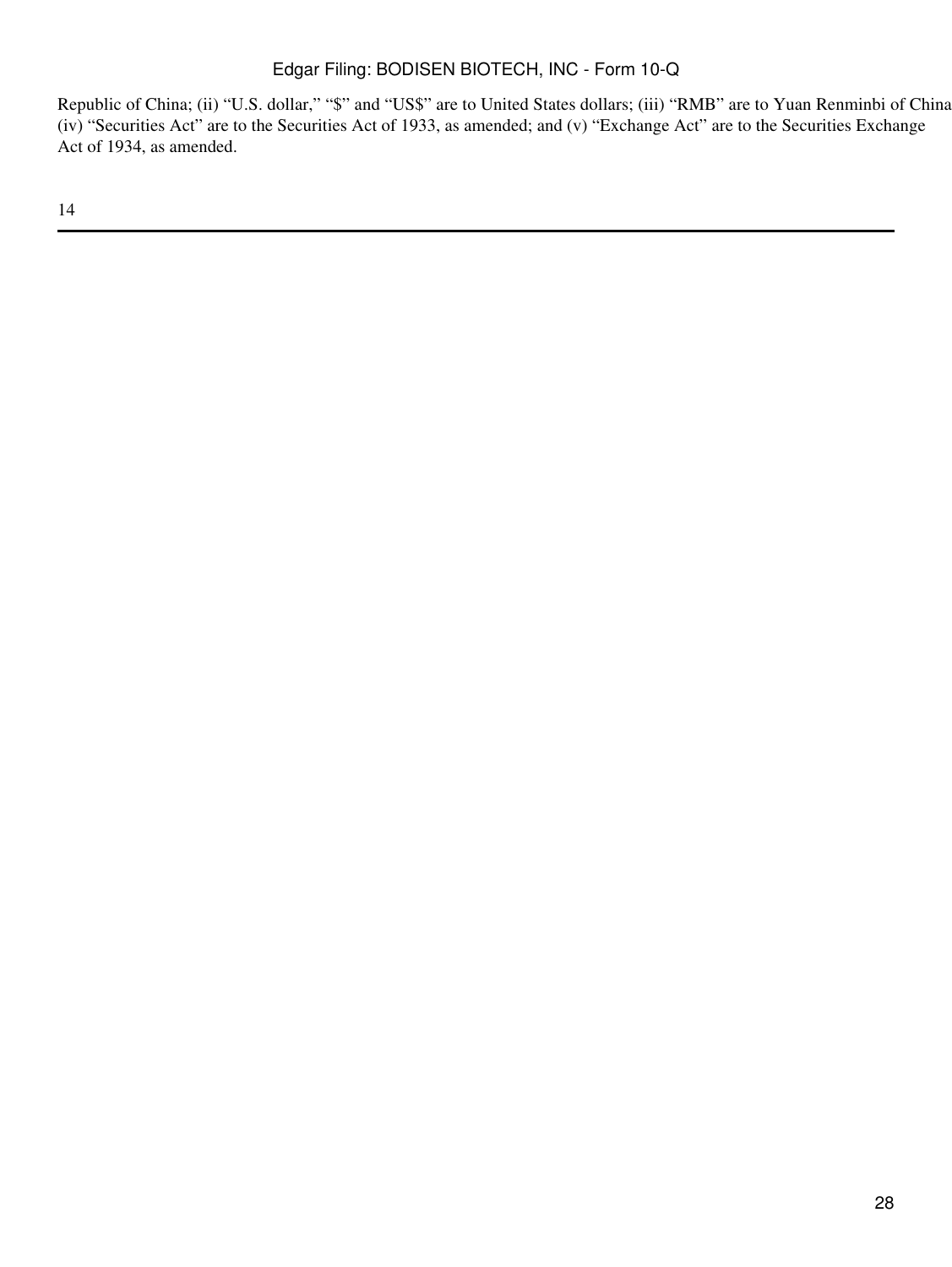### Critical Accounting Policies and Estimates

Our financial statements and related public financial information are based on the application of accounting principles generally accepted in the United States ("US GAAP"). US GAAP requires the use of estimates; assumptions, judgments and subjective interpretations of accounting principles that have an impact on the assets, liabilities, revenues and expenses amounts reported. These estimates can also affect supplemental information contained in our external disclosures including information regarding contingencies, risk and financial condition. We believe our use of estimates and underlying accounting assumptions adhere to GAAP and are consistently and conservatively applied. We base our estimates on historical experience and on various other assumptions that we believe to be reasonable under the circumstances. Actual results may differ materially from these estimates under different assumptions or conditions. We continue to monitor significant estimates made during the preparation of our financial statements.

We believe the following is among the most critical accounting policies that impact our consolidated financial statements. We suggest that our significant accounting policies, as described in our condensed consolidated financial statements in the Summary of Significant Accounting Policies, be read in conjunction with this Management's Discussion and Analysis of Financial Condition and Results of Operations.

### Accounts receivable

We maintain reserves for potential credit losses on accounts receivable and record them primarily on a specific identification basis. In order to establish reserves, we review the composition of accounts receivable and analyze historical bad debts, customer concentrations, customer credit worthiness, current economic trends and changes in customer payment patterns to evaluate the adequacy of these reserves. This analysis and evaluation requires the use of judgments and estimates. Because of the nature of the evaluation, certain judgments and estimates are subject to change, which may require adjustments in future periods.

#### Inventories

We value inventories at the lower of cost (determined on a weighted average basis) or market. When evaluating our inventory, we compare the cost with the market value and make allowance to write them down to market value, if lower. The determination of market value requires the use of estimates and judgment by our management.

#### Intangible assets

We evaluate intangible assets for impairment, at least on an annual basis and whenever events or changes in circumstances indicate that the carrying value may not be recoverable from its estimated future cash flows. This evaluation requires the use of judgments and estimates, in particular with respect to recoverability. Recoverability of intangible assets, other long-lived assets and, goodwill is measured by comparing their net book value to the related projected undiscounted cash flows from these assets, considering a number of factors including past operating results, budgets, economic projections, market trends and product development cycles. If the net book value of the asset exceeds the related undiscounted cash flows, the asset is considered impaired, and a second test is performed to measure the amount of impairment loss.

## Recent Accounting Pronouncements

In October 2009, the FASB issued Accounting Standards Update 2009-15 ("ASU 2009-15") regarding accounting for own-share lending arrangements in contemplation of convertible debt issuance or other financing. This ASU requires that at the date of issuance of the shares in a share-lending arrangement entered into in contemplation of a convertible debt offering or other financing, the shares issued shall be measured at fair value and be recognized as an issuance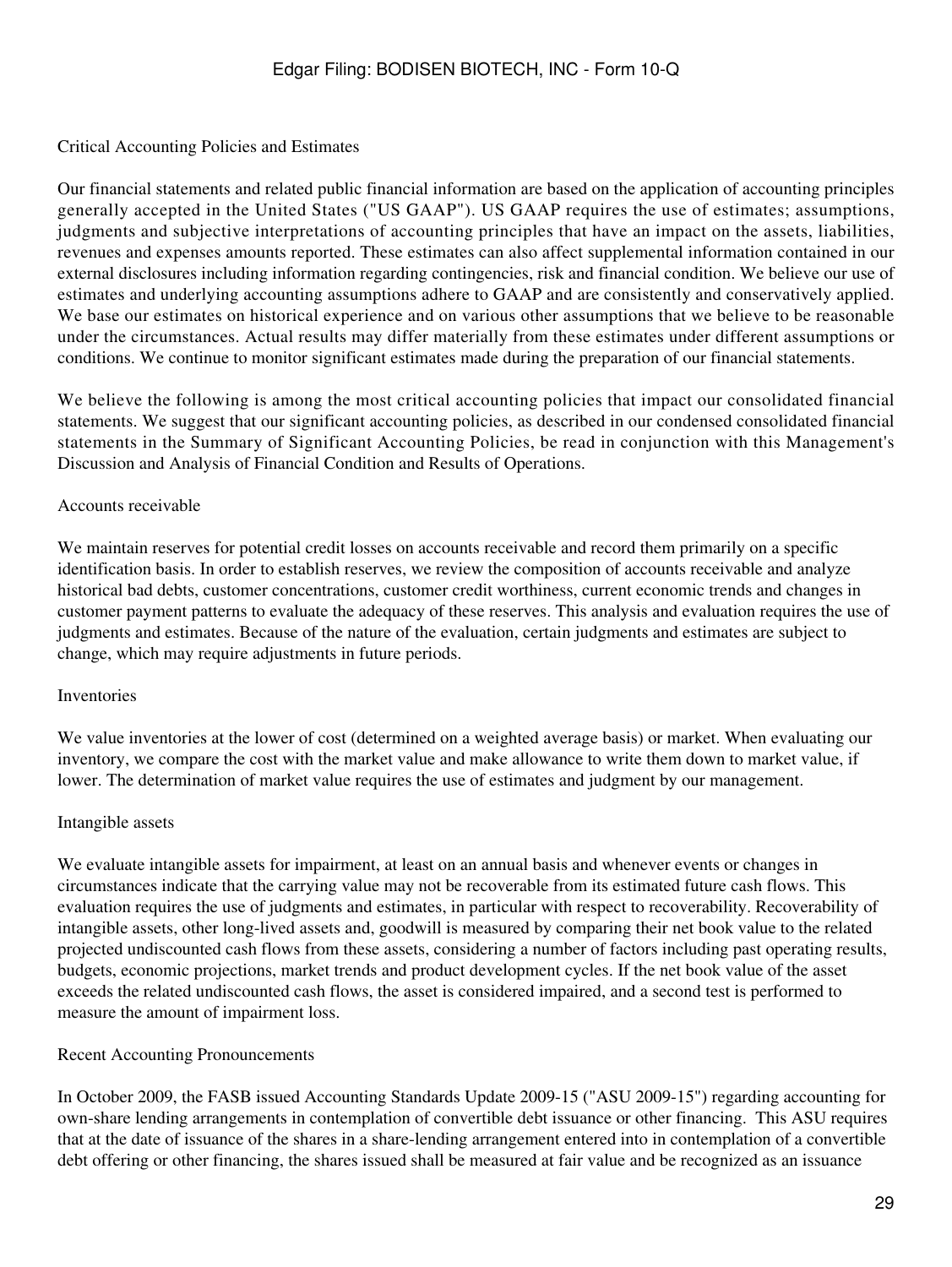cost, with an offset to additional paid-in capital. Further, loaned shares are excluded from basic and diluted earnings per share unless default of the share-lending arrangement occurs, at which time the loaned shares would be included in the basic and diluted earnings-per-share calculation. This ASU is effective for fiscal years beginning on or after December 15, 2009, and interim periods within those fiscal years for arrangements outstanding as of the beginning of those fiscal years. The adoption of this ASU did not have a significant impact on the Company's consolidated financial statements.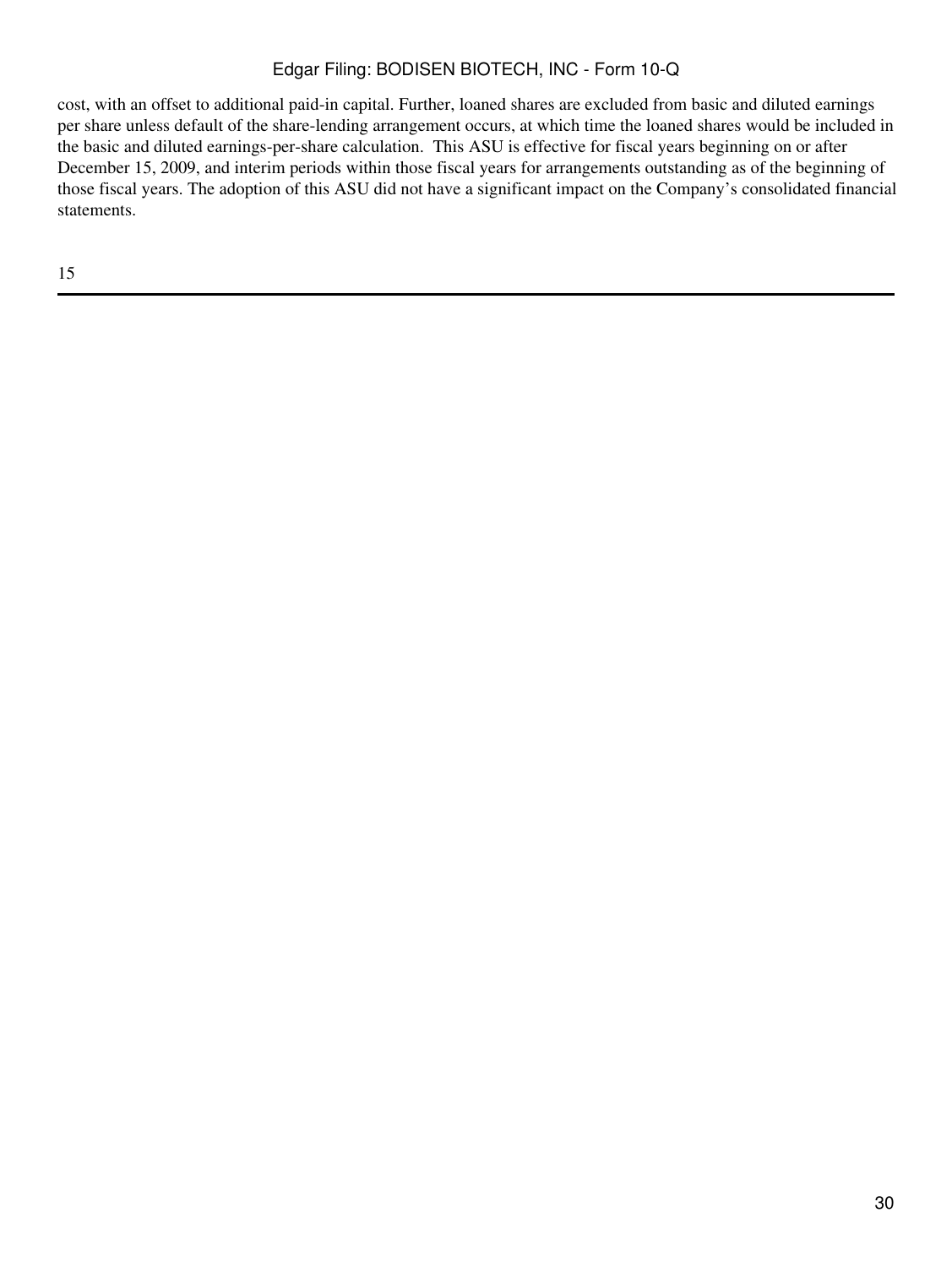On December 15, 2009, the FASB issued ASU No. 2010-06 Fair Value Measurements and Disclosures Topic 820 "Improving Disclosures about Fair Value Measurements". This ASU requires some new disclosures and clarifies some existing disclosure requirements about fair value measurement as set forth in Codification Subtopic 820-10. The FASB's objective is to improve these disclosures and, thus, increase the transparency in financial reporting. The adoption of this ASU did not have a material impact on the Company's consolidated financial statements.

On February 25, 2010, the FASB issued ASU 2010-09 Subsequent Events Topic 855 "Amendments to Certain Recognition and Disclosure Requirements," effective immediately. The amendments in the ASU remove the requirement for an SEC filer to disclose a date through which subsequent events have been evaluated in both issued and revised financial statements. Revised financial statements include financial statements revised as a result of either correction of an error or retrospective application of U.S. GAAP. The FASB believes these amendments remove potential conflicts with the SEC's literature. The adoption of this ASU did not have a material impact on the Company's consolidated financial statements.

On March 5, 2010, the FASB issued ASU No. 2010-11 Derivatives and Hedging Topic 815 "Scope Exception Related to Embedded Credit Derivatives." This ASU clarifies the guidance within the derivative literature that exempts certain credit related features from analysis as potential embedded derivatives requiring separate accounting. The ASU specifies that an embedded credit derivative feature related to the transfer of credit risk that is only in the form of subordination of one financial instrument to another is not subject to bifurcation from a host contract under ASC 815-15-25, Derivatives and Hedging — Embedded Derivatives — Recognition. All other embedded credit derivative features should be analyzed to determine whether their economic characteristics and risks are "clearly and closely related" to the economic characteristics and risks of the host contract and whether bifurcation is required. The ASU is effective for the Company on July 1, 2010. Early adoption is permitted. The adoption of this ASU will not have a material impact on the Company's consolidated financial statements.

In April 2010, the FASB codified the consensus reached in Emerging Issues Task Force Issue No. 08-09, "Milestone Method of Revenue Recognition." FASB ASU No. 2010-17 provides guidance on defining a milestone and determining when it may be appropriate to apply the milestone method of revenue recognition for research and development transactions. FASB ASU No. 2010 – 17 is effective for fiscal years beginning on or after June 15, 2010, and is effective on a prospective basis for milestones achieved after the adoption date. The Company does not expect this ASU will have a material impact on its financial position or results of operations when it adopts this update on January 1, 2011.

## Results of Operations

Three Months Ended June 30, 2010 as Compared to Three Months Ended June 30, 2009

Revenue. We generated revenue of \$2,902,929 for the three months ended June 30, 2010, an increase of \$1,832,436 or 171%, compared to \$1,070,493 for the three months ended June 30, 2009. The increase in revenue is primarily attributable to the overall recovery of the economic environment and the launch of new products during the quarter.

Gross Profit. We achieved a gross profit of \$1,048,213 for the three months ended June 30, 2010, an increase of \$871,151 or 492%, compared to \$177,062 for the three months ended June 30, 2009. Gross margin (gross profit as a percentage of revenues), was 36% for the three months ended June 30, 2010, compared to 17% for the three months ended June 30, 2009. The increase in the gross margin percentage was primarily attributable to the higher profit margins which are earned on the new products.

Aggregated selling expenses accounted for \$204,772 of our operating expenses for the three months ended June 30, 2010, an increase of \$189,900 or 1,277%, compared to \$14,872 for the three months ended June 30, 2009. The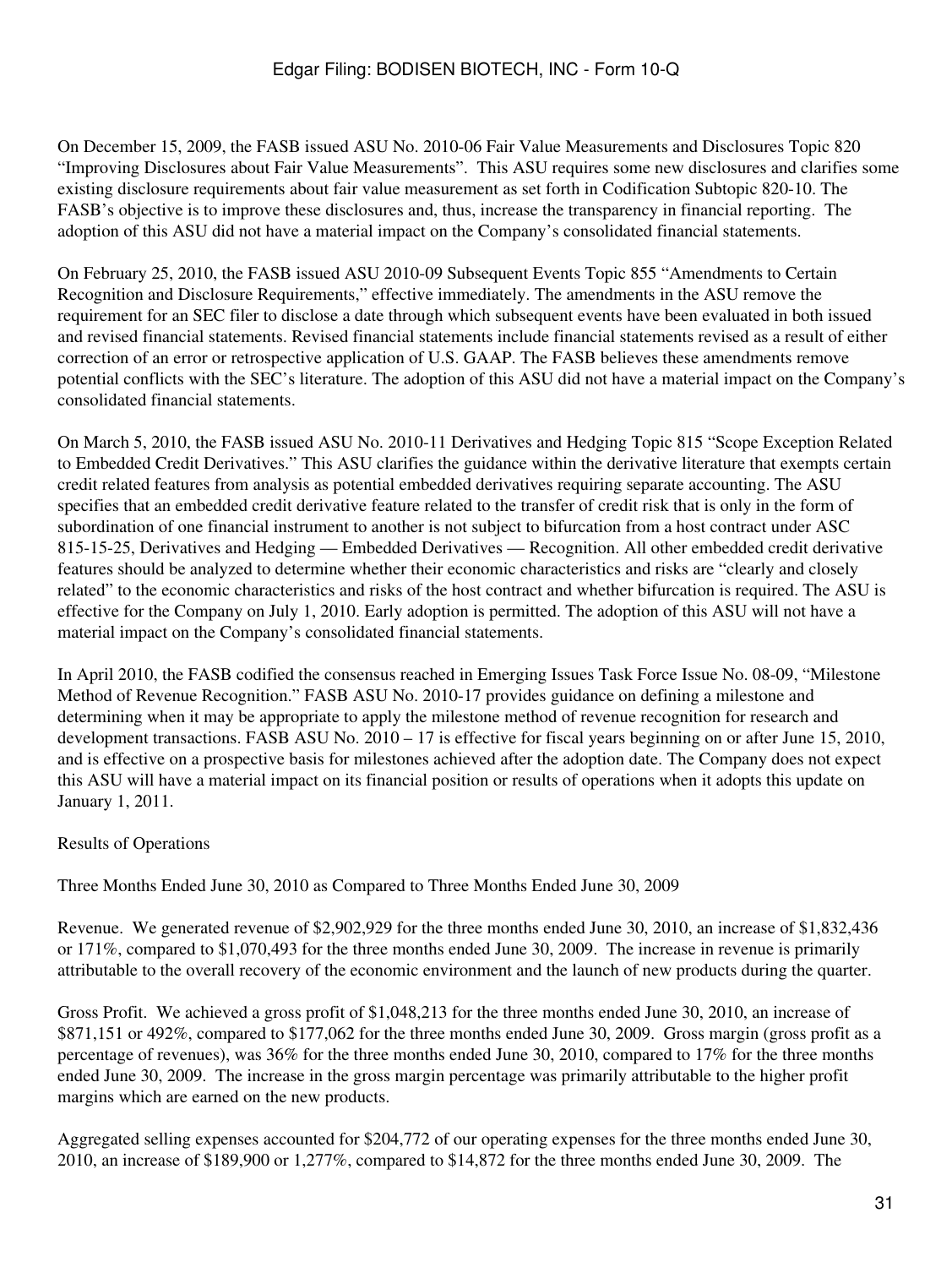increase in our aggregated selling expenses is primarily attributable to an increase in marketing promotion and advertising programs.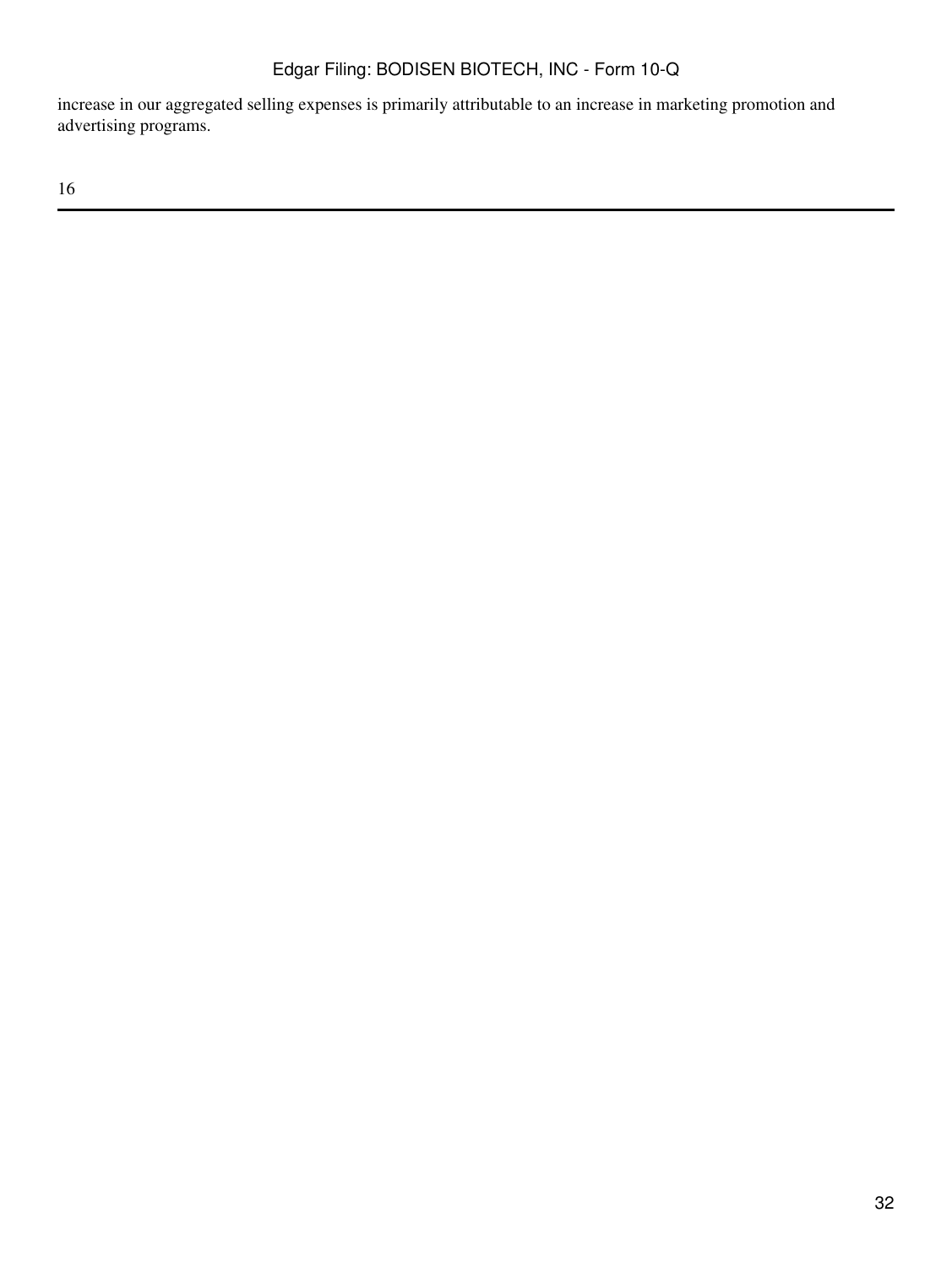General and administrative expenses accounted for \$1,097,655 of our operating expenses for the three months ended June 30, 2010, an increase of \$2,108,553 or 209%, compared to income of \$1,010,898 for the three months ended June 30, 2009. The increase in general and administrative expenses is primarily attributable to a decrease in bad debt recoveries in 2010 compared to 2009. During the three months ended June 30, 2009 the Company recorded a bad debt recovery of \$888,737 compared to a charge to bad debt of \$562,525 for the three months ended June 30, 2010.

Non Operating Income and Expenses. We had total non-operating expenses of \$34,972 for the three months ended June 30, 2010, a decrease of \$383,164 compared to expense of \$418,136 for the three months ended June 30, 2009. Other income (expense) was \$(19,227) for the three months ended June 30, 2010 compared to \$(484,081) for the three months ended June 30, 2009. Also included in non-operating income (expense) for the three months ended June 30, 2009 is a loss \$81,363 related to a loss on the sale of investment and a gain of \$147,259 related to equity income of an investment that we account for under the equity method. During the three months ended June 30, 2010, we did not incur any gains or losses related to the sale on investment or equity income in investment.

Six Months Ended June 30, 2010 as Compared to Six Months Ended June 30, 2009

Revenue. We generated revenue of \$3,934,238 for the six months ended June 30, 2010, an increase of \$1,328,710 or 51%, compared to \$2,605,528 for the six months ended June 30, 2009. The increase in revenue is primarily attributable to the overall recovery of the economic environment and the launch of new products in May 2010.

Gross Profit. We achieved a gross profit of \$1,269,639 for the six months ended June 30, 2010, an increase of \$880,826 or 227%, compared to \$388,813 for the six months ended June 30, 2009. Gross margin (gross profit as a percentage of revenues), was 32% for the six months ended June 30, 2010, compared to 15% for the six months ended June 30, 2009. The increase in the gross margin percentage was primarily attributable to the higher profit margins which are earned on the new products.

Aggregated selling expenses accounted for \$346,186 of our operating expenses for the six months ended June 30, 2010, an increase of \$319,068 or 1,177%, compared to \$27,118 for the six months ended June 30, 2009. The increase in our aggregated selling expenses is primarily attributable to an increase in marketing promotion and advertising programs.

General and administrative expenses accounted for \$1,518,737 of our operating expenses for the six months ended June 30, 2010, an increase of \$2,377,153 or 277%, compared to income of \$858,416 for the six months ended June 30, 2009. The increase in general and administrative expenses is primarily attributable to a decrease in bad debt recoveries in 2010 compared to 2009. During the six months ended June 30, 2009 the Company recorded a bad debt recovery of \$1,372,251 compared to a charge to bad debts of \$531,020 for the six months ended June 30, 2010.

Non Operating Income and Expenses. We had total non-operating expense of \$33,078 for the six months ended June 30, 2010, a decrease of \$127,252 compared to income of \$94,174 for the six months ended June 30, 2009. Other income (expense) was \$(19,841) for the six months ended June 30, 2010 compared to \$(1,284) for the six months ended June 30, 2009. Also included in non-operating income (expense) for the six months ended June 30, 2009 is a loss of \$211,610 related to a loss on the sale of investment and a gain of \$306,902 related to equity income of an investment that we account for under the equity method. During the six months ended June 30, 2010, we did not incur any gains or losses related to the sale on investment or equity income in investment.

## Liquidity and Capital Resources

We are primarily a parent holding company for the operations carried out by our indirect operating subsidiary, Yang Ling, which carries out its activities in the People's Republic of China. Because of our holding company structure, our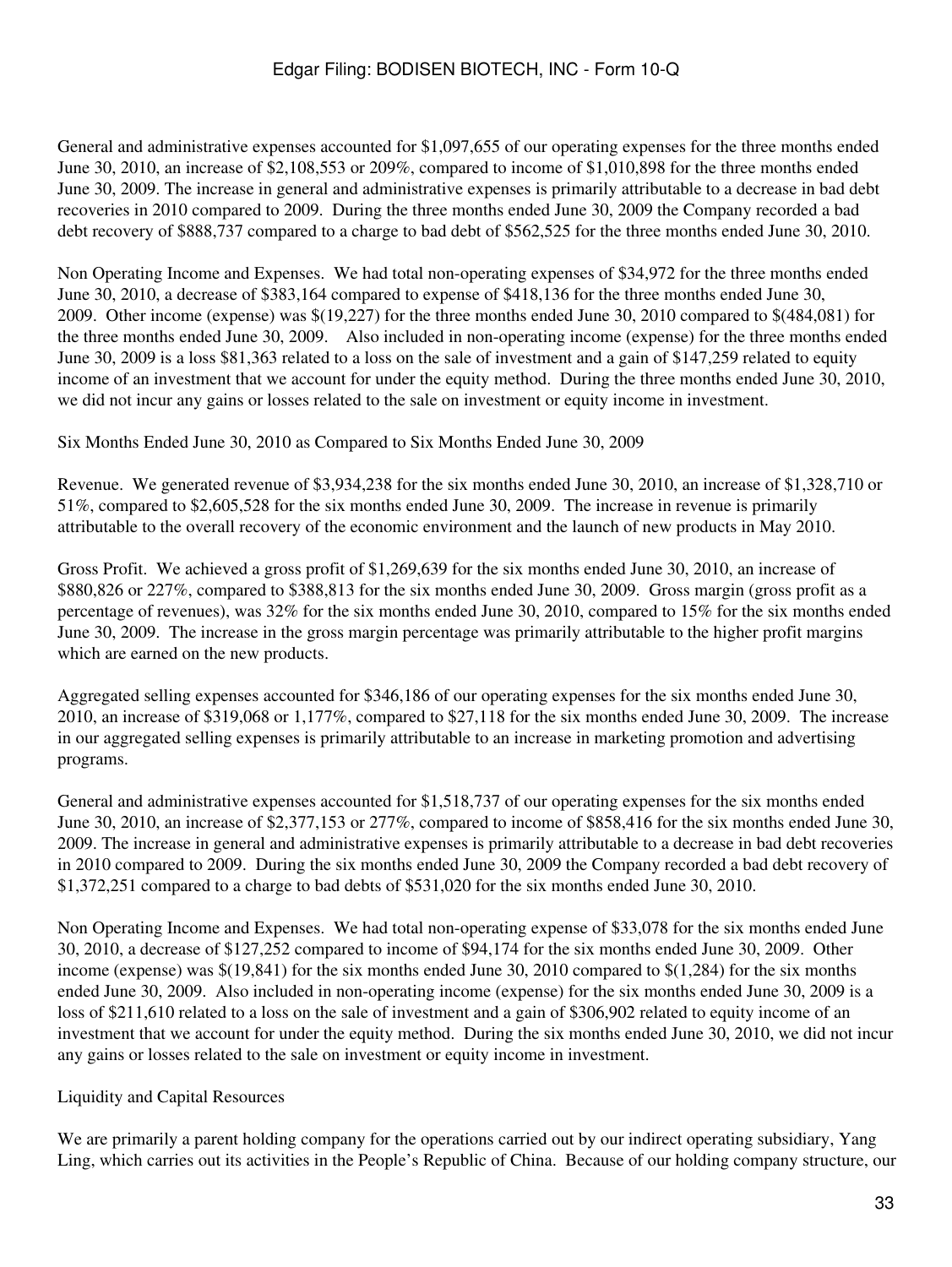ability to meet our cash requirements apart from our financing activities, including payment of dividends on our common stock, if any, substantially depends upon the receipt of dividends from our subsidiaries, particularly Yang Ling.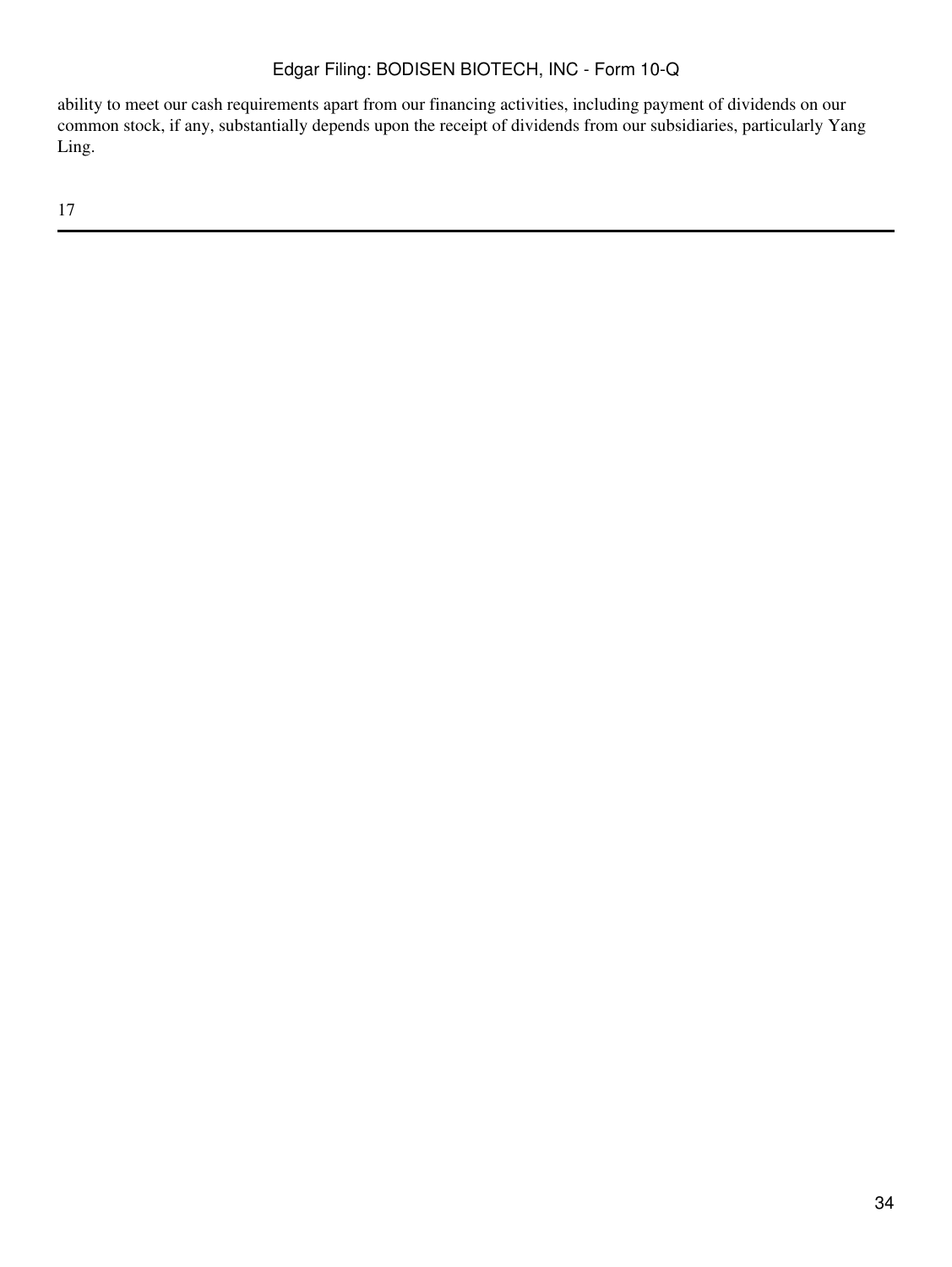On March 19, 2010, we obtained a bank loan for  $10,000,000$  RMB (approximately \$1,437,000). The loan has an  $8.1\%$ annual interest rate, matures on March 19, 2010 and is secured by our land and production facility.

As of June 30, 2010, we had \$4, 869,341 of cash and cash equivalents compared to \$4,824,135 as of December 31, 2009.

## Cash Flows

Operating. We used \$1,461,401 of cash for operating activities for the six months ended June 30, 2010 compared to \$721,762 for the six months ended June 30, 2009.

Investing. Our investing activities used \$3,268 of cash for the six months ended June 30, 2010, compared to \$720,371 of cash provided by investing activities for the six months ended June 30, 2009. The decrease is primarily attributable to the proceeds from the sale of investment in 2009 of \$735,656 for which there were no sales in 2010.

Financing. Our financing activities provided \$1,466,900 of cash from a long term bank financing for the six months ended June 30, 2010 compared to no cash provided by financing activities for the six months ended June 30, 2009.

### Contractual Commitments

In August 2006, we entered into a 30-year land-lease arrangement with the government of the People's Republic of China, under which we pre-paid \$2,529,818 upon execution of the contract of lease expense for the next 15 years. We agreed to make a prepayment for the next eight years in November 2021, and will make a final pre-payment in November 2029 for the remaining seven years. The annual lease expense amounts to approximately \$169,580. Our land-lease arrangement is currently our only material on- and off-balance sheet expected or contractually committed future obligation.

Off-Balance Sheet Arrangements

We currently do not have any material off-balance sheet arrangements except for the remaining pre-payments under the land-lease arrangement described above.

## ITEM 3. QUANTITATIVE AND QUALITATIVE DISCLOSURES ABOUT MARKET RISK.

Not Applicable.

## ITEM 4. CONTROLS AND PROCEDURES.

#### Evaluation of our Disclosure Controls

As of the end of the period covered by this Quarterly Report on Form 10-Q, our principal executive officer and principal financial officer have evaluated the effectiveness of our "disclosure controls and procedures" ("Disclosure Controls"). Disclosure Controls, as defined in Rule 13a-15(e) of the Securities Exchange Act of 1934, as amended (the "Exchange Act"), are procedures that are designed with the objective of ensuring that information required to be disclosed in our reports filed under the Exchange Act, such as this Quarterly Report, is recorded, processed, summarized and reported within the time periods specified in the Securities and Exchange Commission's rules and forms. Disclosure Controls are also designed with the objective of ensuring that such information is accumulated and communicated to our management, including our Chief Executive Officer, Bo Chen, and our Chief Financial Officer, Junyan Tong, as appropriate to allow timely decisions regarding required disclosure. Our management does not expect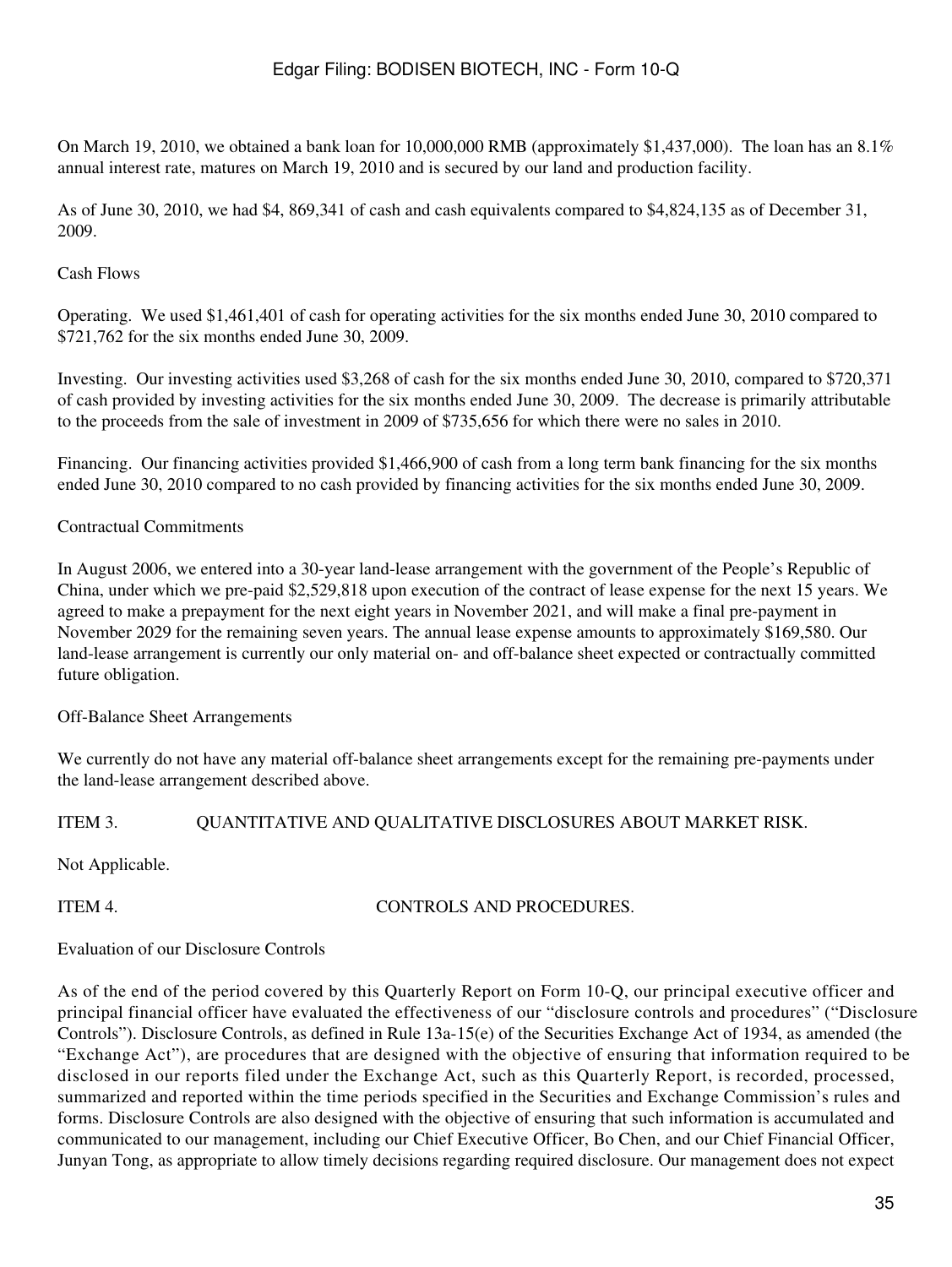that our Disclosure Controls will prevent all error and all fraud. A control system, no matter how well conceived and operated, can provide only reasonable, not absolute, assurance that the objectives of the control system are met. Further, the design of a control system must reflect the fact that there are resource constraints, and the benefits of controls must be considered relative to their costs. Because of the inherent limitations in all control systems, no evaluation of controls can provide absolute assurance that all control issues and instances of fraud, if any, within the company have been detected. These inherent limitations include the realities that judgments in decision-making can be faulty, and that breakdowns can occur because of simple error or mistake. The design of any system of controls also is based in part upon certain assumptions about the likelihood of future events, and there can be no assurance that any design will succeed in achieving its stated goals under all potential future conditions.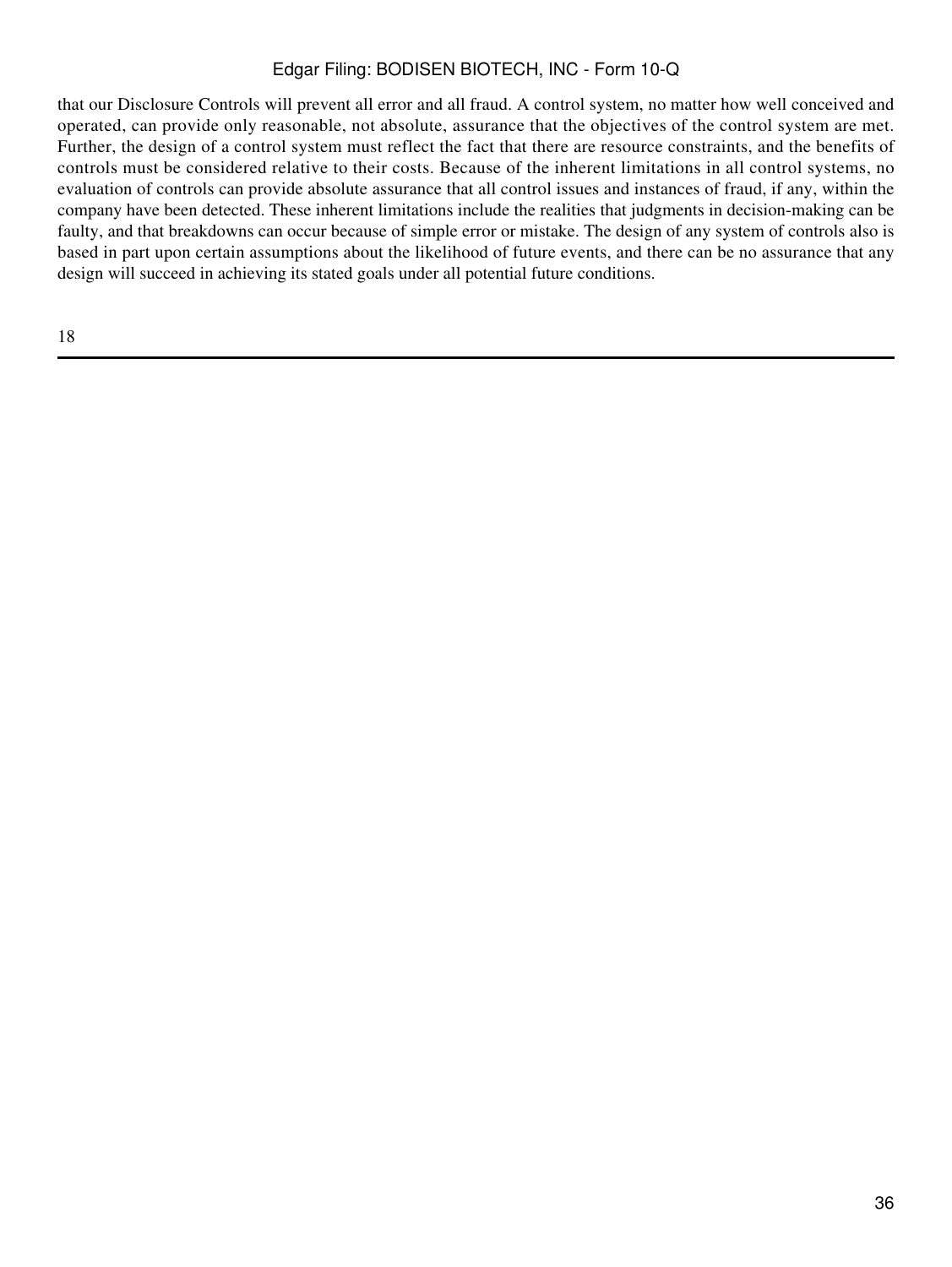Management conducted its evaluation of disclosure controls and procedures under the supervision of our chief executive officer and our chief financial officer. Based on that evaluation, Messrs. Bo and Tong concluded that because of the material weakness in internal control over financial reporting described below, our disclosure controls and procedures were not effective as of June 30, 2010.

Management's Report on Internal Control over Financial Reporting

Our management is responsible for establishing and maintaining adequate internal control over financial reporting as defined in Rules 13a-15(f) and 15d-15(f) under the Securities Exchange Act. Our management is also required to assess and report on the effectiveness of our internal control over financial reporting in accordance with Section 404 of the Sarbanes-Oxley Act of 2002 ("Section 404"). Management assessed the effectiveness of our internal control over financial reporting as of December 31, 2009. In making this assessment, we used the criteria set forth by the Committee of Sponsoring Organizations of the Treadway Commission (COSO) in Internal Control – Integrated Framework.

Notwithstanding the aforementioned controls implemented in December 2006, during management's assessment of the effectiveness of internal control over financial reporting as of December 31, 2009, management identified deficiencies related to (i) the U.S. GAAP expertise of our internal accounting staff, (ii) a lack of segregation of duties within accounting functions, (iii) our internal risk assessment functions, and (iv) our communication functions. Management believes that these deficiencies amount to a material weakness that render our internal controls over financial reporting ineffective as of June 30, 2010.

A material weakness (within the meaning of PCAOB Auditing Standard No. 5) is a deficiency, or a combination of deficiencies, in internal control over financial reporting, such that there is a reasonable possibility that a material misstatement of our annual or interim financial statements will not be prevented or detected on a timely basis.

In order to correct the foregoing deficiencies, we have taken the following remediation measures:

- ¨Although our accounting staff is professional and experienced in accounting requirements and procedures generally accepted in the PRC, management has determined that they require additional training and assistance in U.S. GAAP matters. Management has determined that our internal audit function is also significantly deficient due to insufficient qualified resources to perform internal audit functions. We retained an outside consulting firm in September 2006, which has since been assisting us in the implementation of Section 404.
- ¨We have committed to the establishment of effective internal audit functions and have instituted various anti-fraud control and financial and account management policies and procedures to strengthen our internal controls over financial reporting. Due to the scarcity of qualified candidates with extensive experience in U.S. GAAP reporting and accounting in the region, we were not able to hire sufficient internal audit resources before the end of 2009. However, we will increase our search for qualified candidates with assistance from recruiters and through referrals.
- ¨Due to our size and nature, segregation of all conflicting duties may not always be possible and may not be economically feasible. However, to the extent possible, we will implement procedures to assure that the initiation of transactions, the custody of assets and the recording of transactions will be performed by separate individuals.
- ¨As of the fiscal year ended December 31, 2009, we have not yet established an effective risk assessment system that enables us to collect related information comprehensively and systematically, assess risks in a timely, realistic manner, and take appropriate measures to control risks effectively. The Company is working with its outside consultant to devise an effective risk assessment system and our Chief Financial Officer Junyan Tong is responsible for overseeing such measures.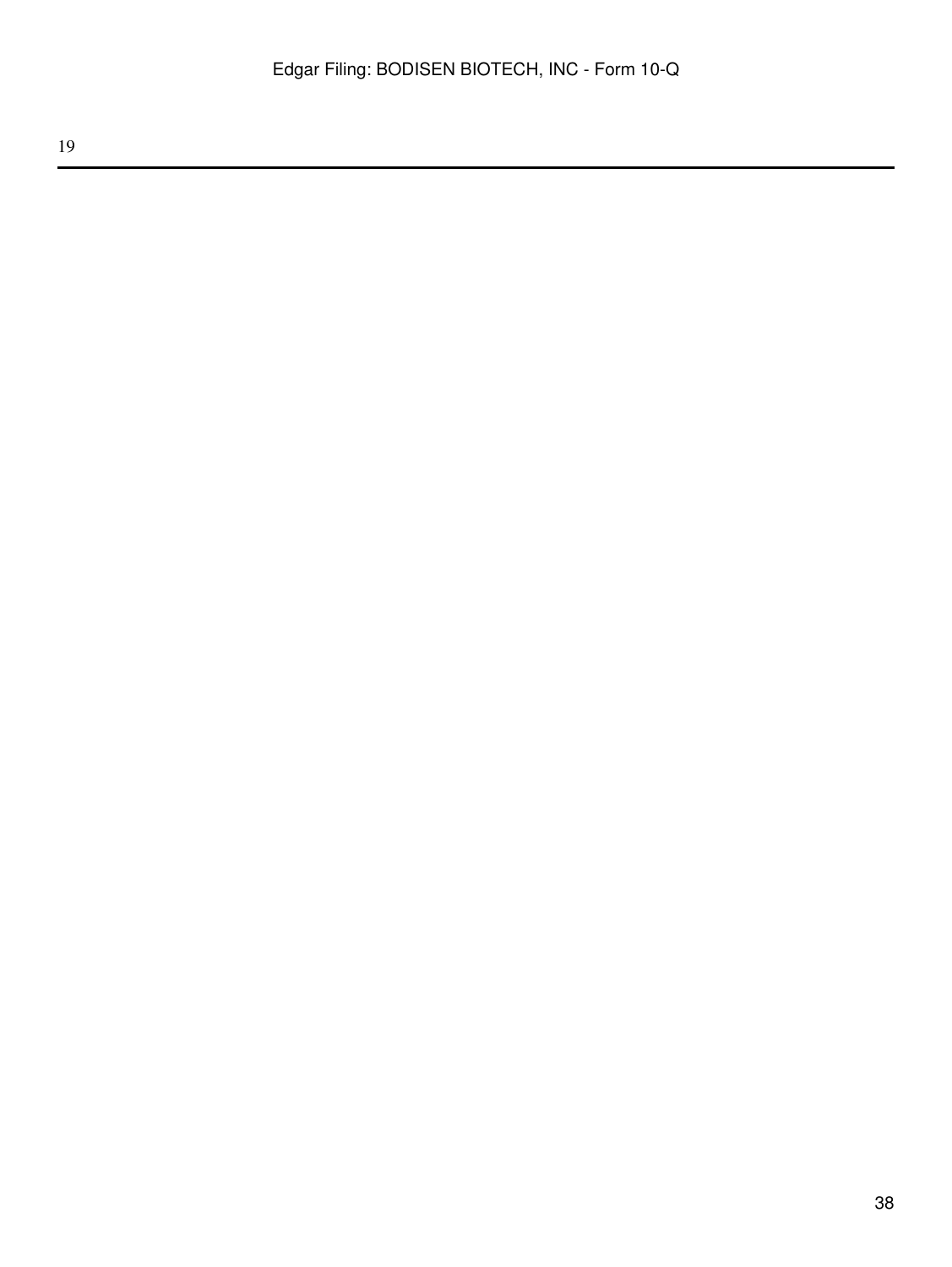¨As of the six months ended June 30, 2010, we are working to strengthen efforts to establish an effective communication system with clear procedures that will enable us to collect, process and deliver information related to internal controls in a timely fashion. Due to our limited staff, our Chief Financial Officer, Mr. Tong, will initially be primarily responsible for collecting and delivering such information among the different levels of Company management.

We believe that the foregoing steps will remediate the material weakness identified above, and we will continue to monitor the effectiveness of these steps and make any changes that our management deems appropriate.

Notwithstanding the conclusion that our internal control over financial reporting was not effective as of the end of the period covered by this report, the Chief Executive Officer and the Chief Financial Officer believe that the financial statements and other information contained in this annual report present fairly, in all material respects, our business, financial condition and results of operations. Nothing has come to the attention of management that causes them to believe that any material inaccuracies or errors exist in our financial statements as of June 30, 2010. The reportable conditions and other areas of our internal control over financial reporting identified by us as needing improvement have not resulted in a material restatement of our financial statements. Nor are we aware of any instance where such reportable conditions or other identified areas of weakness have resulted in a material misstatement of omission in any report we have filed with or submitted to the Commission.

Because of its inherent limitations, internal control over financial reporting may not prevent or detect misstatements. Projections of any evaluation of effectiveness to future periods are subject to the risk that controls may become inadequate because of changes in conditions, or that the degree of compliance with the policies and procedures may deteriorate.

Changes in Internal Control over Financial Reporting

There have been no changes in our internal controls over financial reporting during our second quarter of 2010 that have materially affected, or are reasonably likely to materially affect, our internal control over financial reporting.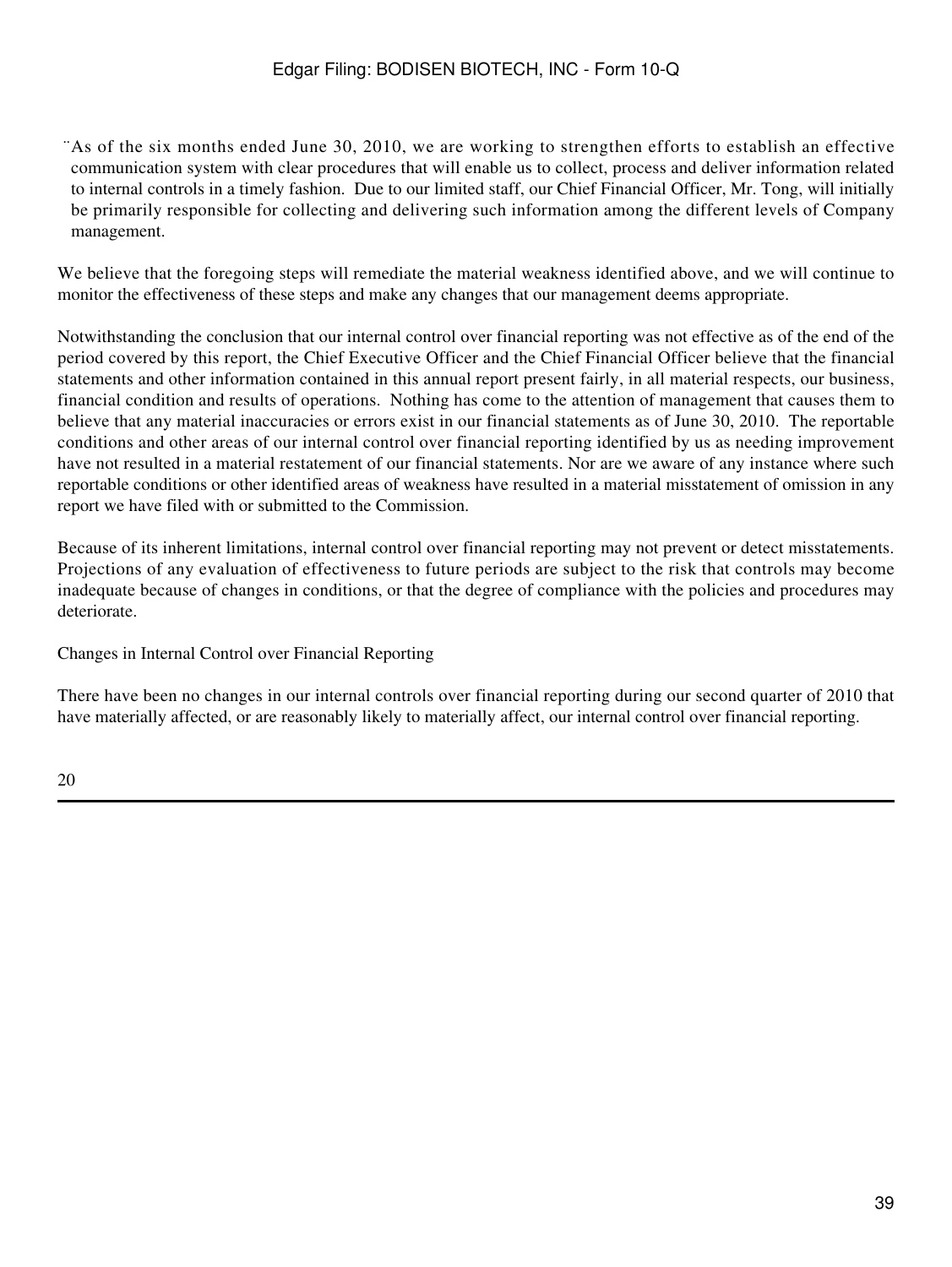#### PART II – OTHER INFORMATION

#### ITEM 1. LEGAL PROCEEDINGS.

From time to time, we may become involved in various lawsuits and legal proceedings that arise in the ordinary course of business. Litigation is, however, subject to inherent uncertainties, and an adverse result in these or other matters may arise from time to time that may harm our business. We are currently not aware of any such legal proceedings or claims that we believe would or could have, individually or in the aggregate, a material adverse affect on our business, financial condition, results of operations or liquidity.

| ITEM 1A.        | <b>RISK FACTORS.</b>                                                                                                                                               |
|-----------------|--------------------------------------------------------------------------------------------------------------------------------------------------------------------|
| Not Applicable. |                                                                                                                                                                    |
| ITEM 2.         | UNREGISTERED SALES OF EQUITY SECURITIES AND USE OF PROCEEDS.                                                                                                       |
| None.           |                                                                                                                                                                    |
| ITEM 3.         | DEFAULTS UPON SENIOR SECURITIES.                                                                                                                                   |
| None.           |                                                                                                                                                                    |
| ITEM 4.         | (REMOVED AND RESERVED)                                                                                                                                             |
| ITEM 5.         | OTHER INFORMATION.                                                                                                                                                 |
| Not applicable. |                                                                                                                                                                    |
| ITEM 6.         | <b>EXHIBITS.</b>                                                                                                                                                   |
|                 | Copies of the following documents are included as exhibits to this report pursuant to Item 601 of Regulation S-K.                                                  |
|                 | <b>Exhibit No. Exhibit Description</b>                                                                                                                             |
| 31.1            | Certification of Principal Executive Officer pursuant to Rule 13a-14 and Rule 15d-14(a), promulgated<br>under the Securities and Exchange Act of 1934, as amended. |
| 31.2            | Certification of Principal Financial Officer pursuant to Rule 13a-14 and Rule 15d 14(a), promulgated<br>under the Securities and Exchange Act of 1934, as amended. |
| 32.1            | Certification pursuant to 18 U.S.C. Section 1350, as adopted pursuant to Section 906 of the<br>Sarbanes-Oxley Act of 2002.                                         |
| 32.2            | Certification pursuant to 18 U.S.C. Section 1350, as adopted pursuant to Section 906 of the<br>Sarbanes-Oxley Act of 2002.                                         |
|                 |                                                                                                                                                                    |